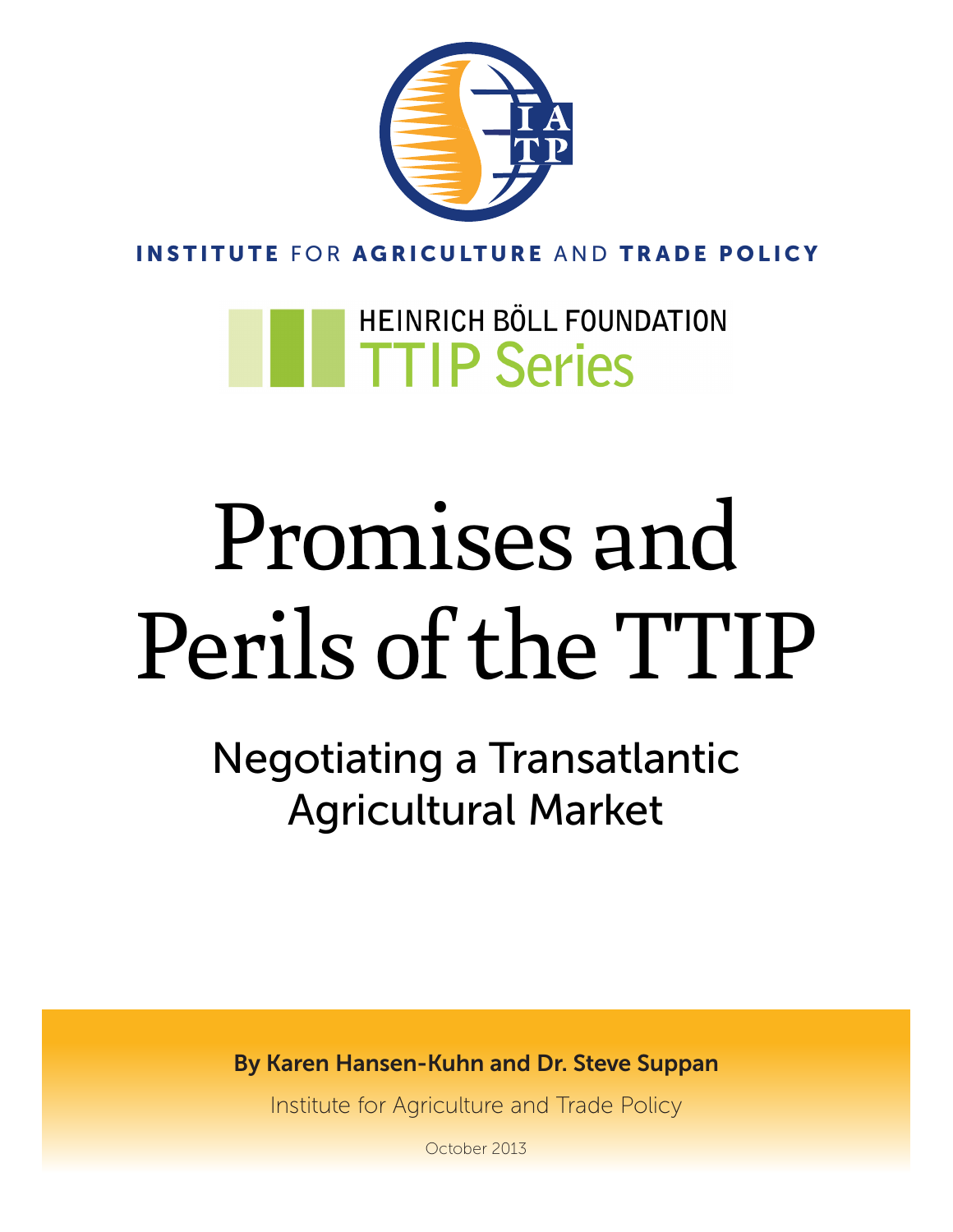*Promises and Perils of the TTIP: Negotiating a Transatlantic Agricultural Market*

By Karen Hansen-Kuhn and Dr. Steve Suppan

Published October 2013

The Institute for Agriculture and Trade Policy works locally and globally at the intersection of policy and practice to ensure fair and sustainable food, farm and trade systems.

More at iatp.org

The Heinrich Böll Foundation is a political nonprofit organization striving to promote democracy, civil society, equality and a healthy environment internationally.

More at boell.org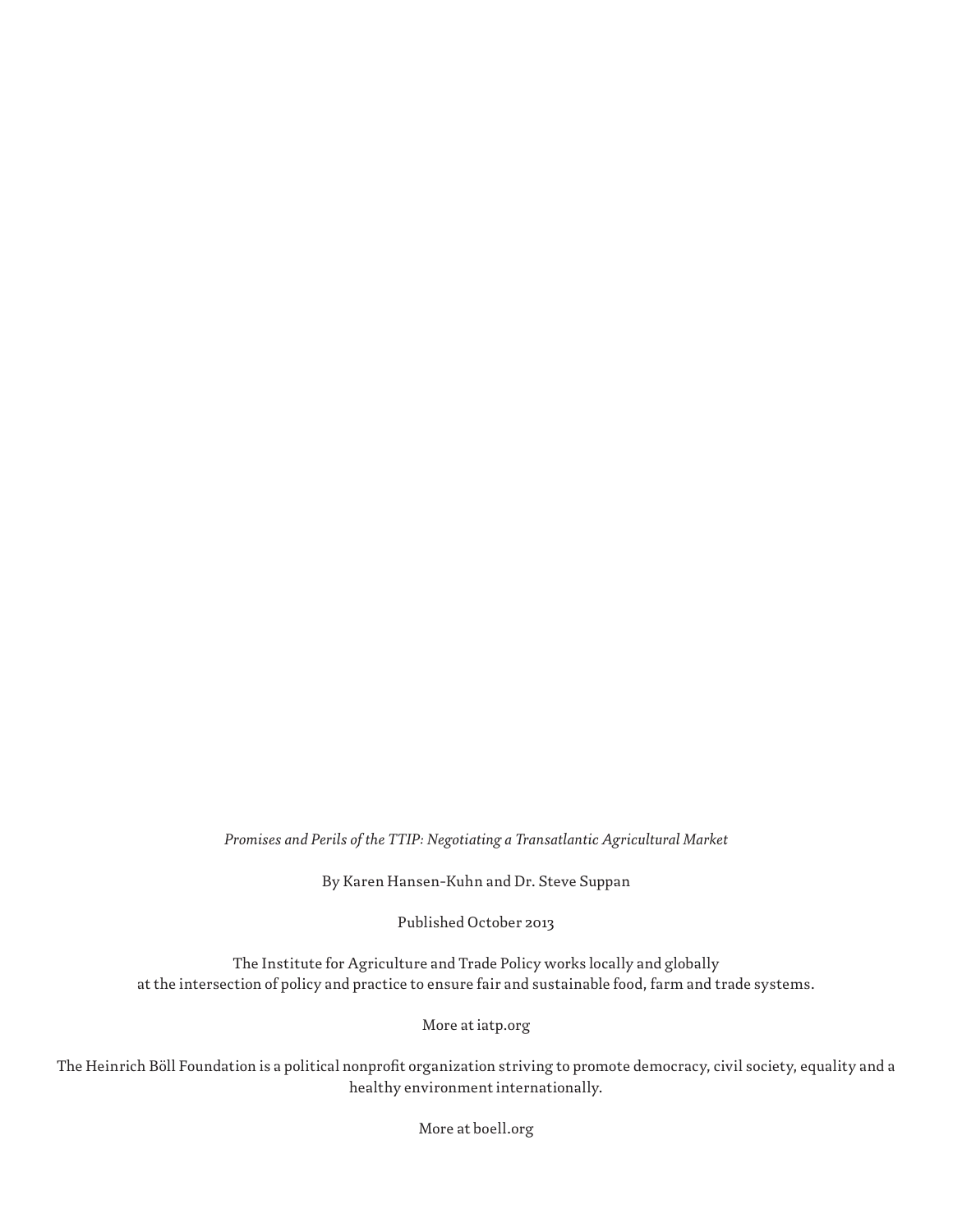## Executive summary

Still reeling from the devastation of the global financial crisis, the EU and U.S have embarked on an ambitious set of trade talks for a Transatlantic Trade and Investment Partnership (TTIP), intended to jump-start fragile markets and spur economic growth and job creation in both regions.

Tariff barriers between the U.S. and EU are already low. The bigger challenge—and the real target—is the very different approaches of the U.S. and EU to regulation. Negotiators intend to overcome these barriers through efforts to achieve "regulatory coherence." Regulatory coherence, like expanded trade, appears to be a neutral term, but the political context is not neutral at all. Industry lobby groups and their political allies continue to launch strident attacks on both sides of the Atlantic on rules that limit their ability to buy and sell goods and services. As leaders from both regions have made clear, the terms of this trade agreement will set the standard for future free trade agreements.

TTIP affect a broad range of issues, from energy to the environment, and intellectual property rights to labor rights. The agreement could also have a significant impact on the evolution of agricultural markets and food systems in the U.S. and EU. Unfortunately, little concrete information is known about the content of the TTIP proposals, since the governments involved have stated that they will not publish draft text.

It is likely that investor-state dispute resolution (ISDR), which gives investors the right to sue governments for compensation over rules that affect their expected profits, will be included in TTIP as well, despite the fact that there is no doubt that the U.S. and EU legal systems are entirely up to the task of resolving such complaints by foreign investors without resort to a trade mechanism. It is also reasonable to assume (based on numerous corporate submissions to USTR) that the EU's reliance on the Precautionary Principle will be squarely on the agenda in discussions on food safety, environmental protection and public health.

In both the U.S. and EU, the time to influence the substance of the agreement is before it is completed and submitted to the relevant legislative bodies for their votes for or against ratification. That's a tricky task, since the negotiations are happening behind closed doors, but it means that civil society groups and legislators need to pay close attention to what is on the agenda, even without complete information.

In this paper, we outline some of the concerns for healthier, more equitable and sustainable agriculture and food systems:

■ FOOD SAFETY: Differing food safety standards have been the subject of trade disputes between the U.S. and

EU for years. Complaints lodged at the World Trade Organization (WTO) by the U.S. government have focused on EU restrictions on genetically modified organisms (GMOs) and veterinary growth hormones that are deemed safe in the U.S. but are banned in some EU member states. TTIP proposals on Sanitary and Phytosanitary standards (SPS) and Technical Barriers to Trade (TBT), such as product labeling, seek to go beyond WTO commitments and include pressure to subject SPS and TBT standards to Investor-State Dispute Resolution. There is also pressure to lower EU standards on meats and poultry, including those on hormone-treated beef, controversial growth promotion hormones, such as ractopamine and chlorinated rinses of poultry carcasses. The EU, for its part, is seeking to overturn limits on its exports of beef despite concerns over EU member state controls to prevent Mad Cow Disease.

This deregulatory approach could carry over into emerging technologies, such as the use of nanotechnology in food and agriculture, even though there are no clear U.S. regulatory definitions of nanomaterials, and much less risk assessment of the impacts of nanomaterials on human health and the environment. The TTIP negotiators are tasked to provide a least–trade restrictive framework for harmonizing SPS regulations on nanotechnology, when specific regulations do not yet exist.

- **CHEMICAL POLICY REFORMS:** Rules on the use of potentially toxic chemicals will be negotiated in the TBT chapter. Of particular concern are chemicals that disrupt the delicate hormone balance in the human body. The EU's Regulation on Registration, Evaluation, Authorisation and Restriction of Chemicals (REACH) is a process firmly grounded in the Precautionary Principle. To the contrary, in the U.S. the outdated Toxics Substance Control Act of 1976 (TSCA) puts pressure on the Environmental Protection Agency to prove that chemicals are unsafe, rather than on the industries producing the chemicals to prove that they are safe before they enter the market. USTR has been pushing back against REACH since its inception, citing its approach as TBT at the WTO.
- **E** PROCUREMENT POLICIES AND LOCAL FOODS: As part of the global movement towards healthier foods, new governmental programs, such as the U.S. Farm to School programs and similar initiatives in Italy, Denmark and Austria, include bidding contract preferences for sustainable and locally grown foods in public procurement programs. Food Policy Councils are also bringing people together to generate locally grounded proposals for healthier, more sustainable foods and agriculture.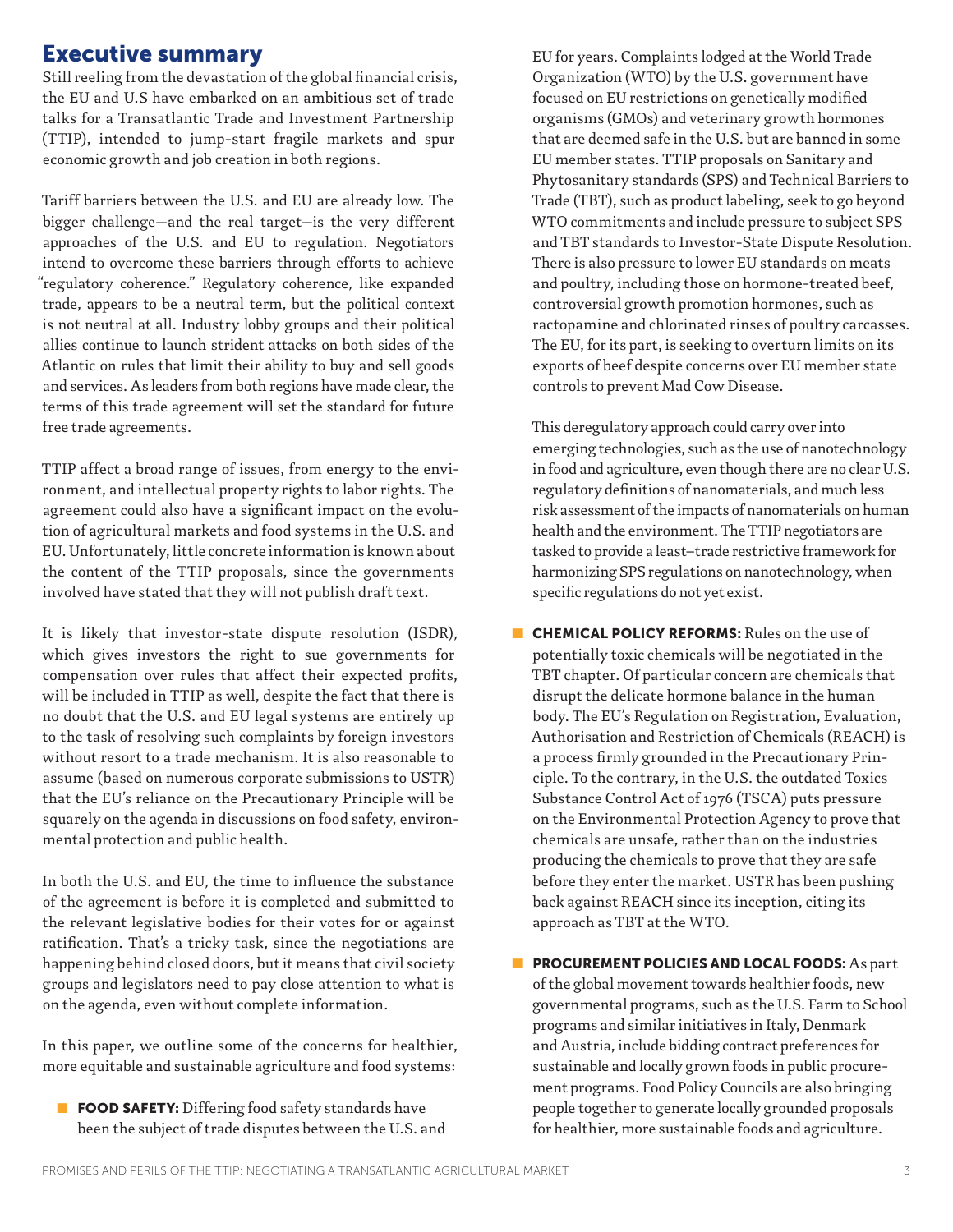- One of the most ambitious, the Los Angeles Food Policy Council, has made procurement a central element of their programs. Both the U.S. and EU have criticized "localization barriers to trade." The EU, in particular, has been insistent on the inclusion of procurement commitments in TTIP at all levels of government, for all goods, and in all sectors—potentially including commitments on these public feeding programs.
- **E FINANCIAL SERVICE REFORMS:** The links between agriculture, food security, financial services and commodity market regulation are multifaceted. New rules being developed under the 2010 Dodd-Frank Wall Street Reform and Consumer Protection Act (Dodd-Frank) in the U.S., and the EU's revised Markets in Financial Instruments Directive (MiFID) process seek to increase the transparency and comprehensiveness of reporting to regulators by market participants and prevent market disruption by unregulated, dark-market trading. Efforts are underway to ensure that the rules on both sides of the Atlantic are consistent. Upward harmonization of financial and commodity market regulation could be derailed by proposals to include them in the TTIP financial services chapter and to make financial reform rules subject to investor-state dispute resolution.

While there may be legitimate reasons for and benefits from regulatory coherence between the U.S. and EU, those discussions of public rules need to happen under conditions of full transparency and should not be subsumed within a trade agreement. The TTIP negotiations should result in an agreement that prohibits—rather than promotes—efforts by corporations to play off regulatory standards in one jurisdiction against the other. Those dialogues should hold open the possibility that the best avenues for progress could be outside the constraints of trade rules, as happened with the recent U.S.-EU agreement on organic standards. Proposals to broaden the definition of investment to apply to SPS and financial market regulations, making them subject to challenge under investor-state dispute resolution, should be firmly rejected.

If this is truly to be a "high standards" agreement, and if there is any hope that "harmonization" does not mean shifting standards towards the lowest common denominator, then the U.S. and EU governments need to start from a thorough redefinition of "regulatory coherence" that prioritizes human and environmental well-being over market openings. That seems entirely improbable given statements made by the governments up to this point. Improbable isn't the same thing as impossible though. The current approach is a political choice; alternatives are entirely possible. If not, and the talks

are to continue along the lines of other recent trade agreements, then civil society and policymakers should seriously consider putting a halt to the TTIP.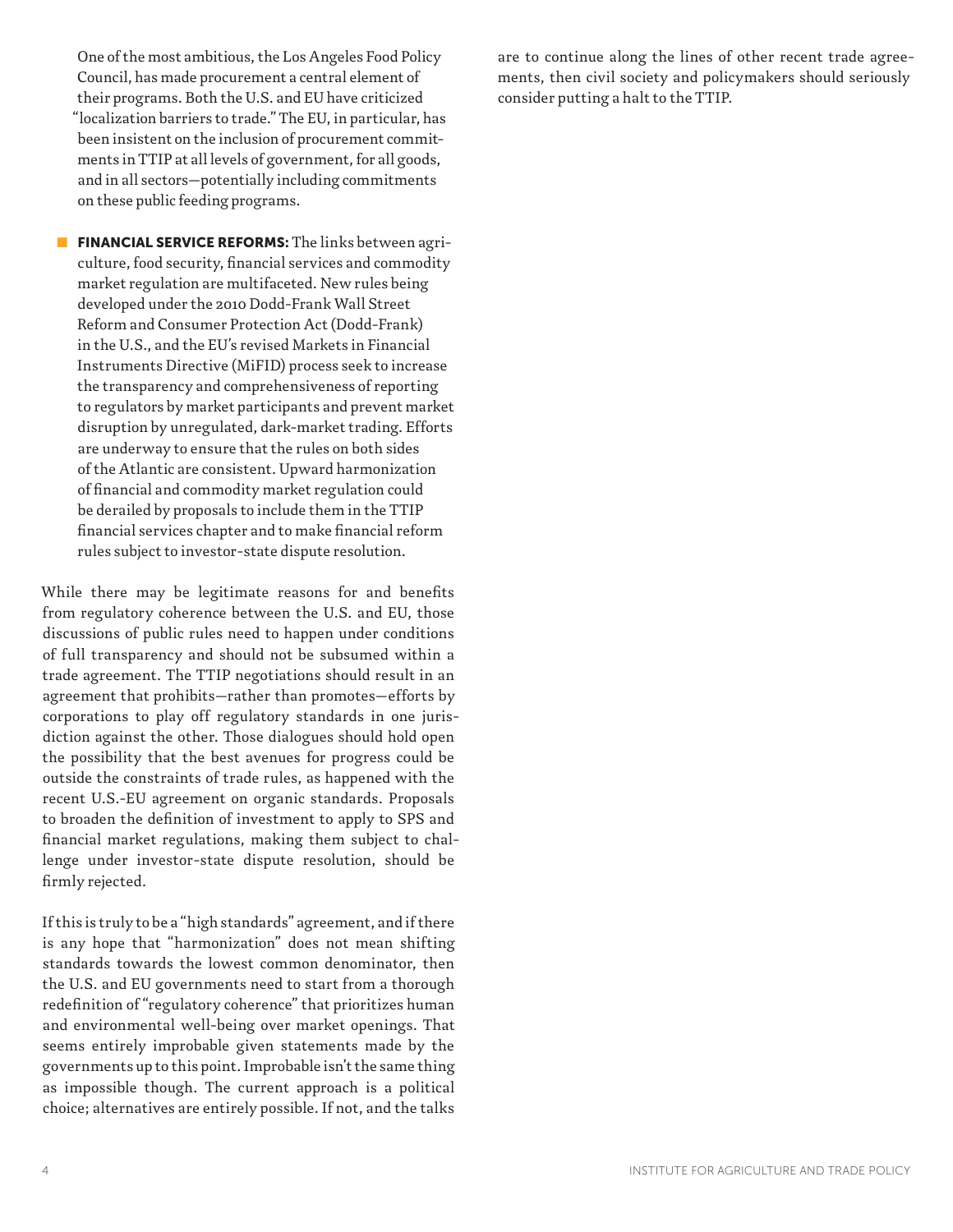## Introduction

Still reeling from the devastation of the global financial crisis, the U.S. and EU have embarked on an ambitious set of trade talks intended to jump start fragile markets and spur economic growth in both regions. In his 2013 State of the Union Address, U.S. President Barack Obama announced that, "we will launch talks on a comprehensive Transatlantic Trade and Investment Partnership [TTIP] with the European Union, because trade that is fair and free across the Atlantic supports millions of good-paying American jobs." At the opening of the talks in July, European Commission President José Manuel Barroso stressed the urgency of the talks, saying that, "we intend to move forward fast. The current economic climate requires us to join forces and to do more with less. More importantly, in doing so, we will remain strong global players who set the standards and regulations for the 21st century."

Why are the talks so urgent, and what does it mean for the world's two largest economies to set the standards? How would the trade agreement affect farmers, workers, consumers and those who care about the environment in both regions? What about efforts to reshape agricultural production to produce healthier, more equitable and sustainable food systems?

Trade barriers between the U.S. and EU are already remarkably low, with weighted tariffs for U.S. agricultural exports to the EU averaging just 4.8 percent, and 2.1 percent for EU exports to the U.S.,<sub>'</sub> differences that could vanish with minor fluctuations in exchange rates one way or the other. The bigger challenge—and the real target—is the very different approaches to regulation. Regulatory coherence, like expanded trade, is in itself a neutral term but appears to be gaining specific meaning in the context of this and other recent trade agreements. Leaked versions of the regulatory coherence chapter of the Trans-Pacific Partnership (TTP), for example, reveal a strong emphasis on the use of U.S.-style cost-benefit analyses to regulations, an approach that is much too limited for rules on such issues as the environment, public health and food systems.2 Recent statements by U.S. Trade Representative Michael Froman urge the EU to be more like the U.S. in setting such standards. EU Trade Commissioner Karel de Gucht said "I would like to see a set of horizontal rules to guide regulatory co-operation—and what I mean by that is we should ultimately strive for the mutual recognition of our regulations across a broad range of sectors."3 Mutual recognition, like regulatory coherence, has the potential to lower standards, depending on the process used and the political context.

The political context is not neutral at all. Industry lobby groups and their political allies continue to launch strident attacks on both sides of the Atlantic on rules that limit their ability to buy and sell goods and services. As leaders from both regions have made clear, the regulations set in this trade agreement will set the standard for free trade agreements of the future.

The trade agreement could affect a broad range of sectors, from energy to environment, intellectual property rights and labor rights. TTIP could also have a significant impact on the evolution of agricultural markets and food systems in the U.S. and EU. Unlike the global World Trade Organization (WTO), there is no specific chapter in TTIP on agriculture. Instead, the rules affecting agriculture, food safety and food systems are woven throughout the texts. Also unlike the WTO, which publishes negotiating proposals on its website, little is known about the content of the TTIP proposals, since the governments involved have stated that they will not publish draft text.

That lack of transparency is already a major issue of concern for legislators and civil society. The office of the United States Trade Representative (USTR) and the EU Directorate General of Trade convened a stakeholder event at the start of the talks in July in Washington, D.C. It also issued public requests for written submissions. But so far, those have been one-way conversations, with some 300 representatives of civil society and businesses testifying on the basis of general statements like the EU-U.S. High-level Working Group report and the specific contents contained in leaked texts on negotiating proposals. A briefing for stakeholders at the end of the talks provided general feedback, not specific information, on the concerns and proposals raised during the sessions.4

It is reasonable to assume that the proposals advanced in these negotiations will be consistent with those in the Canada Europe Trade Agreement (CETA), the Trans-Pacific Partnership (TPP) and other bilateral trade agreements negotiated by either side. It is to be expected (although probably not reasonable), for example, that investor-state dispute resolution, which gives investors the right to sue governments for compensation over rules that affect their expected profits, will be included in TTIP as well, despite the fact that there is no doubt that the U.S. and EU legal systems are entirely up to the task of resolving such complaints by foreign investors without resort to a trade mechanism.

It is also reasonable to assume that the EU's reliance on the Precautionary Principle will be squarely on the agenda in discussions on food safety, environmental protection and public health. Numerous submissions to USTR by corporations have attacked the Precautionary Principle (a basic principle enshrined in the EU's founding Treaty of Lisbon) as unscientific and grounded more in politics than sound policy. Their insistence on "sound science" glosses over the fact that all too often, the full extent of the risks of new chemicals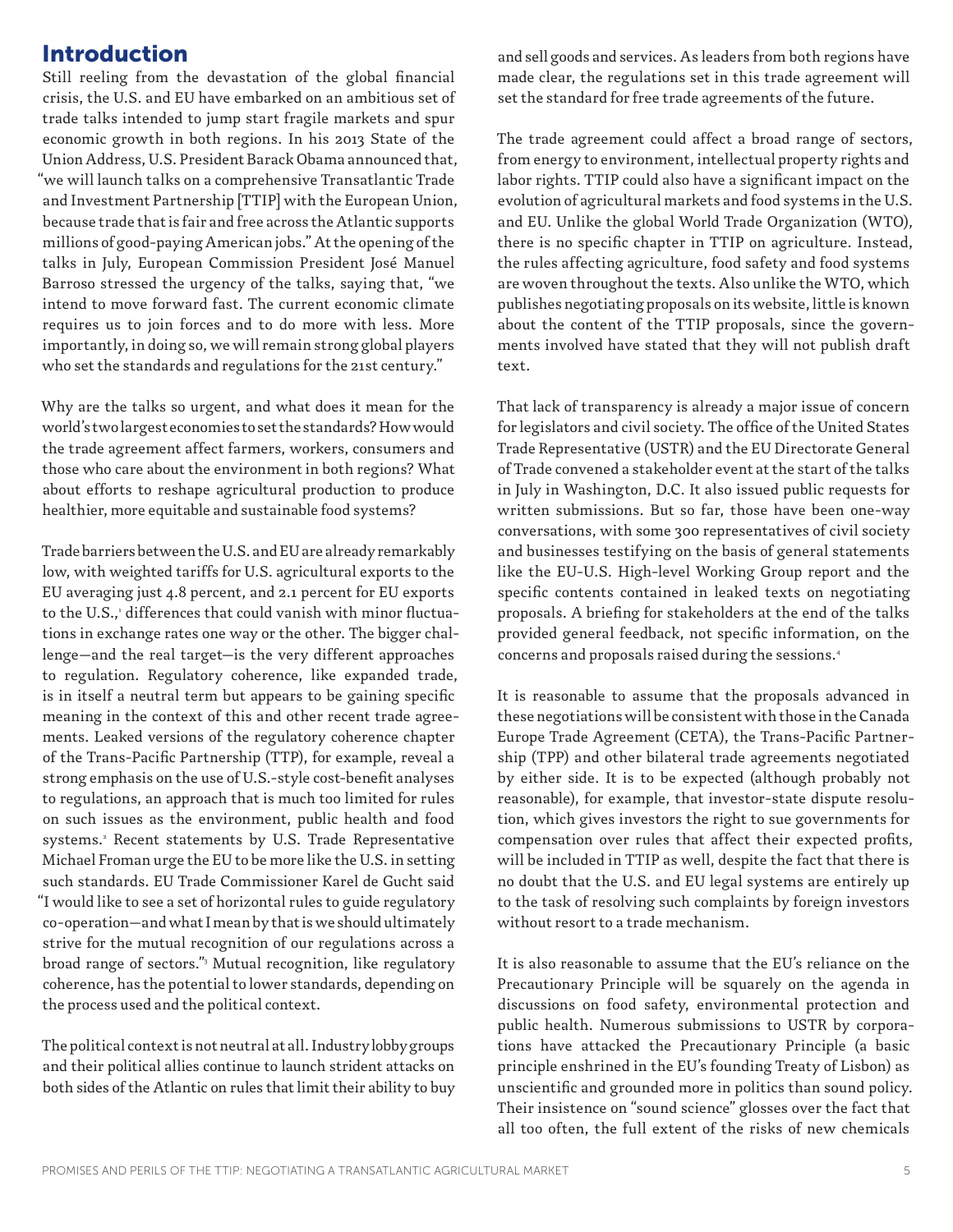and technologies are not known nearly as quickly as regulators allow their commercialization. This is especially true for emerging technologies and food safety, in which new research demonstrates real reasons for concern about unexpected consequences of food additives, both for human and environmental health.

We should not assume that these are the only possible options for better economic ties between the U.S. and EU. For example, common standards for organic foods negotiated between the U.S. and EU offers an alternative approach to rigid trade deals. The carefully crafted Organic Equivalency Arrangement incorporated input from farmers, businesses and civil society. The arrangement, which began in 2012, recognizes certification by the USDA National Organic Program as equivalent to the EU Organic Program. It provides for periodic reviews and establishes a work plan to exchange information on emerging issues.<sup>5</sup> It provides a flexible basis for mutual learning and expanded trade in those goods. The fact that this bilateral arrangement was negotiated on its own, outside the "horse trading" inherent in any trade negotiations, created the conditions for a reasonable approach that can also be reopened should conditions change in the future.

The process of negotiating and ratifying the TTIP commitments is almost as important as the content. In the United States, only members of the Trade Advisory Committees have access to negotiating texts and open dialogues with negotiators at all stages of the negotiations. Those committees are overwhelmingly dominated by corporations.<sup>6</sup> Once the agreement has been completed (and only at that point publicly available) and signed by the president, it would be submitted to Congress for ratification. President Obama will request Fast Track Authority (formally known as Trade Promotion Authority) from Congress, most likely in the fall of 2013, so that the resulting agreement (and others, probably including the Trans-Pacific Partnership) can be submitted without the possibility of amendments and with strictly limited floor debates in Congress. Fast Track is widely criticized as an outdated, undemocratic procedure and will itself be the subject of intense lobbying and debate in the U.S. this fall.

In the EU, the agreement would be initialed for consideration by the European Council, which at that point would publish the completed text in all official EU languages. After signature by the president, it would be submitted for ratification by the European Parliament. As in the U.S., no amendments are permitted at that stage. If the agreement includes provisions that are the responsibility of Member States (rather than the EU as a whole) it would also be submitted for ratification in those parliaments.7

In both the U.S. and EU, the time for input on the substance of the agreement is before it is completed and submitted to the relevant legislative bodies for their votes for or against ratification. That's a tricky task, since the negotiations are happening behind closed doors, but it means that civil society groups and legislators need to pay close attention to what is likely to be on the agenda, even without complete information. It is not clear, for example, that local foods systems could be subject to procurement commitments under TTIP, but that is entirely consistent with EU calls for the inclusion of all goods and all sectors, at all levels of government.

In this paper, we attempt to outline some of the concerns around topics that are key for healthier, more equitable and sustainable agriculture and food systems: food safety and additives, chemical policy, procurement rules, and financial and commodity market reforms. This list is certainly not exhaustive, but we are troubled by how strongly this trade agenda represents almost exclusively the interests of multinational corporations and financial institutions to the detriment of other concerns. We hope this analysis will stimulate more questions, and perhaps some answers on what's really at stake in the TTIP before the agreement is completed and proceeds to ratification.

## Food safety, livestock and plant health in the TTIP

Differing food safety standards have been the subject of trade disputes between the U.S. and EU for years. Complaints lodged at the WTO by the U.S. government have focused on restrictions on genetically modified organisms (GMOs) and food additives that are deemed safe in the U.S, but are still questioned and even banned in some EU member states. Up to this point, those issues have been debated at the WTO and at Codex Alimentarius (Codex), a standards-setting body housed at the United Nations with the participation of more than 180 countries. Codex standards form the basis for the WTO's agreement on Sanitary and Phytosanitary Standards (SPS), which in turn is the reference point for bilateral trade and investment agreements. Agreements in bilateral or regional trade agreements like TTIP can either refer to the WTO agreement or "go beyond" it to loosen its restrictions on food safety.

The origin for the TTIP proposal to seek a chapter on traderelated SPS that "goes beyond" the WTO's SPS agreement is a recommendation of the U.S. EU High-level Working Group on Jobs and Growth.° This recommendation is founded on econometric projections that increasing agricultural trade will result in economic growth and job creation, and that domestic food safety, animal health and plant health measures can be "disguised trade barriers." So, for example, the U.S. Trade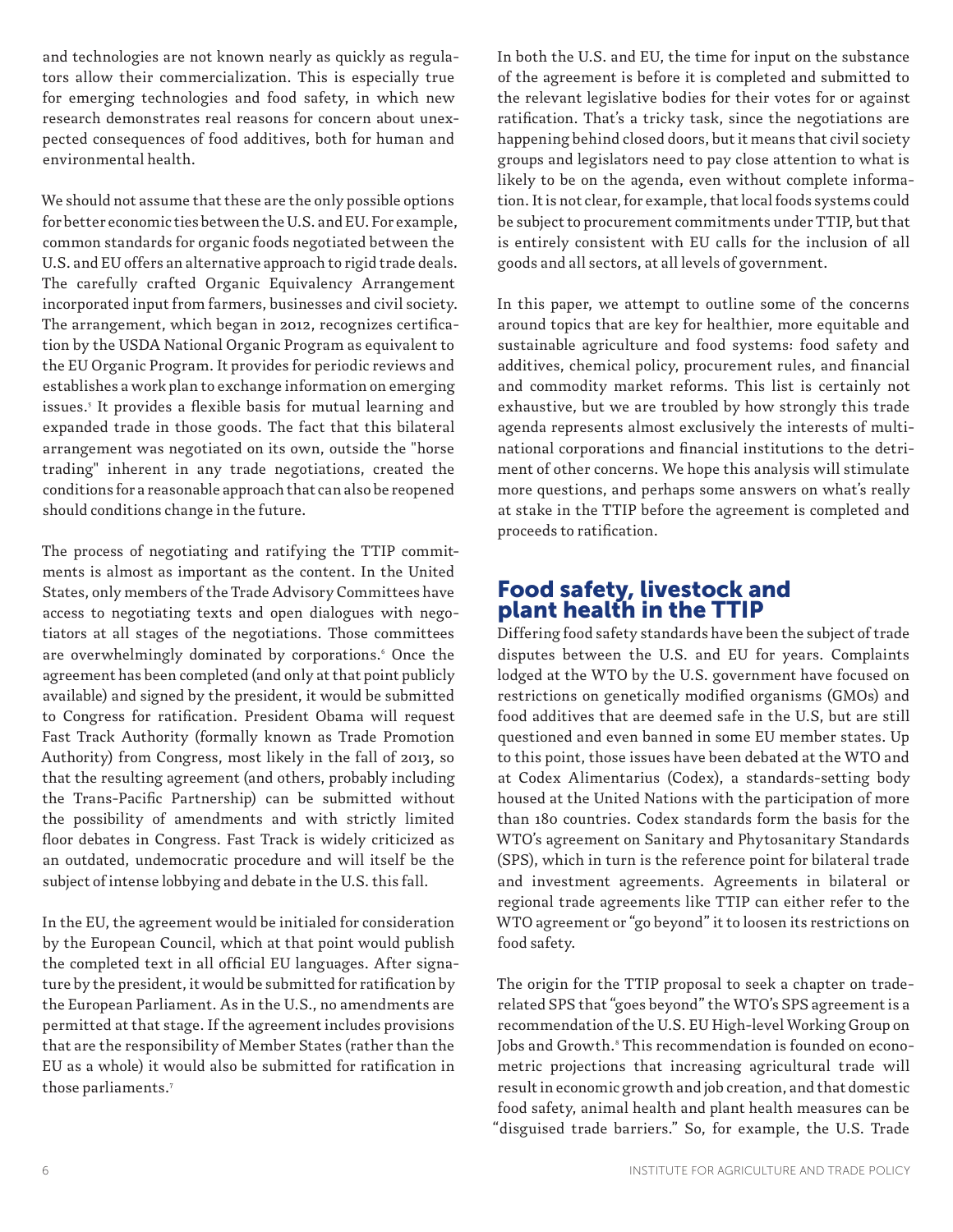Representative's (USTR) report on SPS barriers to trade states, "Overall, U.S. farm exports totaled \$145.2 billion in 2012. According to the U.S. Department of Agriculture's Economic Research Service, each \$1 billion in agricultural exports supports approximately 6,800 jobs on and off the farm [down from 8,400 jobs in the 2012 report]. At the same time, however, SPS trade barriers prevent U.S. producers from shipping hundreds of millions of dollars' worth of goods, harming farms and small businesses. The elimination of unwarranted foreign SPS trade barriers is a high priority of the U.S. Government."<sup>9</sup>

In reality, farmers and ranchers sell their raw materials to and buy inputs from U.S. agribusiness firms at the prices those firms stipulate (with some exceptions for small niche markets). SPS related trade disputes concern the agricultural chemicals, veterinary drugs and genetically modified seeds, food additives, processed foods and other products manufactured and/or traded by transnational agribusiness. Bulk commodities comprise less than 20 percent of the value of U.S. agribusiness exports.<sup>10</sup> USTR interest in SPS issues is a function of increasing market access for these products. It is no surprise that the lead U.S negotiator for agriculture market access is also the lead negotiator for SPS issues." Despite the trade negotiators' repeated promises to protect public and environmental health in the agreement, the bottom line of TTIP is to increase exports and imports for the companies and sectors represented by trade advisors.

We should also take the econometric claims made for jobs created from trade with a huge grain of salt, not only because they ignore the jobs lost as a result of imports and incentives to outsource production to non-U.S. facilities, but because year in and year out, these claims have been flat out wrong,, e.g. by about \$10 billion in the case of the U.S.–South Korea Free Trade Agreement, with a net loss of 40,000 jobs.<sup>12</sup>

Seventy-six members of the U.S. Congress, representing their agribusiness constituents, are lobbying the USTR to make SPS standards "fully enforceable" in TTIP through a dispute settlement mechanism that would "go beyond" the dispute settlement mechanism of the WTO. Though the design of the mechanism is not stipulated in the congressional letter, it presumably would give agribusiness companies the right to sue EU member state governments (or the U.S. government) over SPS regulations and implementation measures through the investor-state mechanism, a right they currently do not enjoy. Thus far, the USTR has been unwilling to apply an investor state mechanism to SPS disputes in other trade agreements.<sup>13</sup>

If investor-state does apply to SPS issues in the TTIP, U.S. investor lawsuits and threats thereof will find a varied reception among EU member state governments. For example, in

Italy, the Minister of Agriculture is seeking to ban the planting of GM crops, even while acknowledging that such a ban might be illegal under EU law.14 EU member states are required to accept the scientific opinions of the European Food Safety Authority (EFSA) as binding, unless a government can show that EFSA failed to consider relevant science. NGOs and some EU member states have argued that EFSA risk assessments are incomplete, since they do not review the ecological effects of GMOs, such as the rise of pesticide-resistant "superweeds," but instead only review toxicological literature and biotechcompany supplied data.<sup>15</sup>

Countries such as Italy and Austria, which have invested heavily in certified organic agriculture, worry that those investments will be undermined by the failure of the European Commission and the United States to develop enforceable rules to ensure that organic crops will not be contaminated by transgenic ones. At the other end of the spectrum is the United Kingdom, whose Minister of Environment (!) urged the commercialization approval of GM varieties, arguing that "The use of GM could be as transformative as the original agricultural revolution."16

Since the failure in 2011 of the European Commission, the European Council of Ministers and the European Parliament to agree on the terms to revise the 1997 Novel Foods Regulation, EU law on new food technologies food has been fractured between the positions of agribusiness and consumer group interests.17 Perhaps as a result of this division, the commission has not advanced any product specific SPS related offensive agricultural interests.<sup>18</sup> Rather, the commission's strategy appears to be to use "horizontal" SPS rules applying to all products to circumvent the Novel Foods debate for transatlantic agribusiness firms.

In the U.S., food safety is regulated by a patchwork of over 30 laws administered by 15 agencies. Because of the inefficiencies and vulnerabilities of that patchwork, the General Accountability Office (GAO) has made scores of recommendations for consolidating the system to reduce U.S. vulnerability to foodborne illness.<sup>19</sup> Recommendations for consolidating all food safety authority in an agency with no statutory authority for marketing have been staunchly resisted.

The U.S. Department of Agriculture (USDA) is home both to various offices that support U.S. agricultural exports and the Food Safety Inspection Service (FSIS), which has authority over the safety of meat and poultry products. The Food and Drug Administration (FDA) regulates a broad array of foods, food ingredients, food contact surfaces, veterinary drugs and other products. However, for imported foods, under the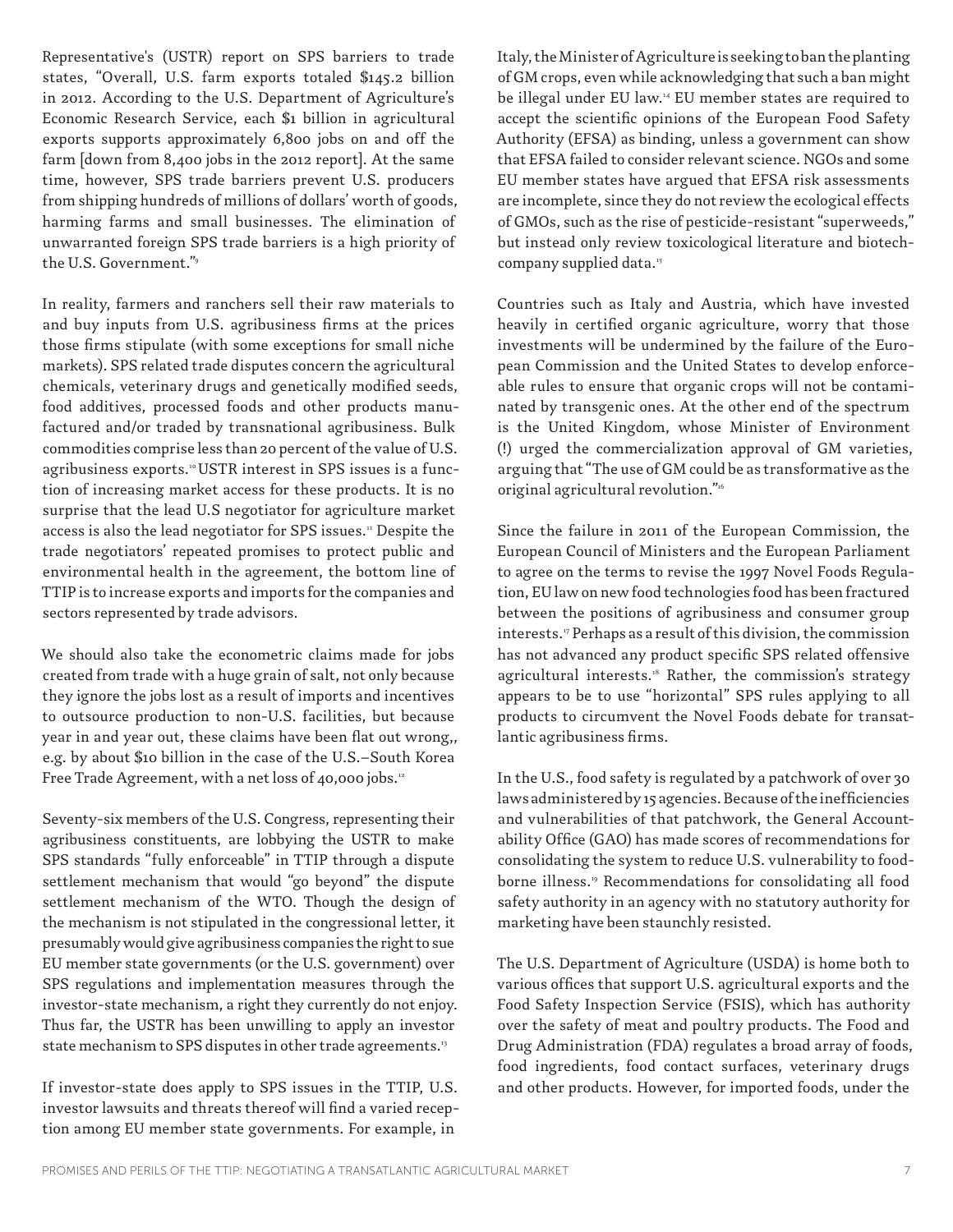authority of the Food Safety Modernization Act, the FDA will be delegating its authority to private third-party certifiers of food export facilities.<sup>20</sup>

Another industry potentially affected by the negotiations is dairy. While the EU wants to lower tariffs to increase dairy exports, European offices of global agribusiness firms, like their U.S. counterparts, are demanding the removal of nontariff barriers.<sup>21</sup> In any case, the historic deadlock between U.S. and EU trade negotiators will almost certainly make discussions on SPS a central point of contention in the TTIP negotiations. The most salient topics in these talks include:

#### Genetically modified organisms (GMOs)

The Coordinated Framework for Regulation of Biotechnology of 1986 remains the basis for the regulation of U.S. agricultural biotechnology. The policy assumed, nearly a decade before any GMOs were commercialized, that GMOs were "substantially equivalent" to their traditional counterparts and posed no risks that would require specific legislation or risk assessments. As a result there is no required pre-market safety testing, and no applications to commercialize GMOs have been rejected.<sup>22</sup> Although the 1986 policy is supposed to be "science-based" and the scientific basis of the policy is now 30 years old, nearly a decade of efforts to revise the policy to take into account new science, e.g., in targeted gene modification and synthetic biology, have floundered.<sup>23</sup> There is likely great concern among U.S. and industry officials that the legal premise of "substantial equivalence" cannot hold up in light of subsequent scientific publication.

U.S. crop exporters and seed companies are relying on removal of SPS barriers on GMOs to increase exports under TTIP. A U.S. Grains Councils letter to USTR notes the wide variability in the tonnage of U.S. feed grain exports to European Union member states, e.g., "6,000 tons in 2008 to 944,000 tons in 2011."24 Remarkably, the letter characterizes the primary reason for this variability not as a result of falling demand or of price increases and volatility resulting from bank and hedge fund speculation in commodity markets,<sup>25</sup> but as a result of "asynchronous biotechnology policy" and asynchronous commercialization approvals that "prevent market access." They assert that, "This variability in exports can be tied to [the] timing of EU approvals of GM corn traits." This remarkable explanation for export variability is buttressed with anecdotal claims, not export figures to EU member states that could have been readily cited from Department of Commerce statistics. The explanation also fails to take into account longer-term competition from countries that have expanded their feed grain acreage and exports.<sup>26</sup>

Given the Grains Council's single-factor understanding of export variability, it is no surprise that it urges USTR to negotiate the TTIP SPS chapter so as to make the EU regulatory review system for GMOs just like the U.S. commercialization approval system. The Grains Council notes that more and more GMO varieties approved by U.S. agencies are multi-trait "events," e.g., a trait to allow application of a certain pesticide with a trait claiming that to confer drought tolerance. The Council letter then states "in the United States, when a single event is approved, any combination of that event with other approved single events is automatically approved (or is approved thereafter with a fast-track procedure). The EU conducts a separate risk assessment for stacked events [multi-trait varieties]."<sup>27</sup> The U.S. approval system assumes that there will be no environmental or public health risk from the interaction of approved single trait varieties. The EU risk assessment system makes no such assumption. The Grains Council looks to the USTR to negotiate an SPS chapter that will synchronize the EU risk assessment process with the U.S. automatic approval process in order to expedite U.S. exports.

#### Livestock growth hormones, poultry carcass rinses and mad cow disease

Industry letters concerning the use and levels of livestock growth hormone residues in meat and poultry carcass rinses in poultry processing are indicative of the SPS barriers to trade in meat and poultry that the USTR will seek to remove in the TTIP. In addition, the North American Meat Association invokes a recently approved standard of the Codex Alimentarius Commission for ractopamine as demonstrating that the failed asthma drug, used in the U.S. for about 20 years to increase livestock growth before slaughter, is "safe."<sup>28</sup> Ractopamine has been banned in many countries, including the EU, both because of its impacts on animal health, and due to concerns that the accumulated consumption of ractopamine in meat could interfere with the control of asthma by other medications. The extremely controversial Codex vote on a ractopamine standard, approved by a margin of two of the more than 180 government members, was based on a literature review of six studies, three furnished by the ractopamine manufacturer. The EU strongly opposed the standard and fought back a U.S. attempt to pass a standard for recombinant Bovine Growth Hormone, on similarly limited and outdated studies.<sup>29</sup>

Chlorine rinses of poultry are also a subject of controversy. Under a proposed USDA rule to privatize poultry carcass inspection (HACCP Inspection Model Project - HIMP), plant employees would have only about a third of a second to "inspect" the carcass for fecal matter and deformities that are not classified as "contaminants" under USDA rules.<sup>30</sup> Rinsing the carcasses with various diluted chemicals is the only way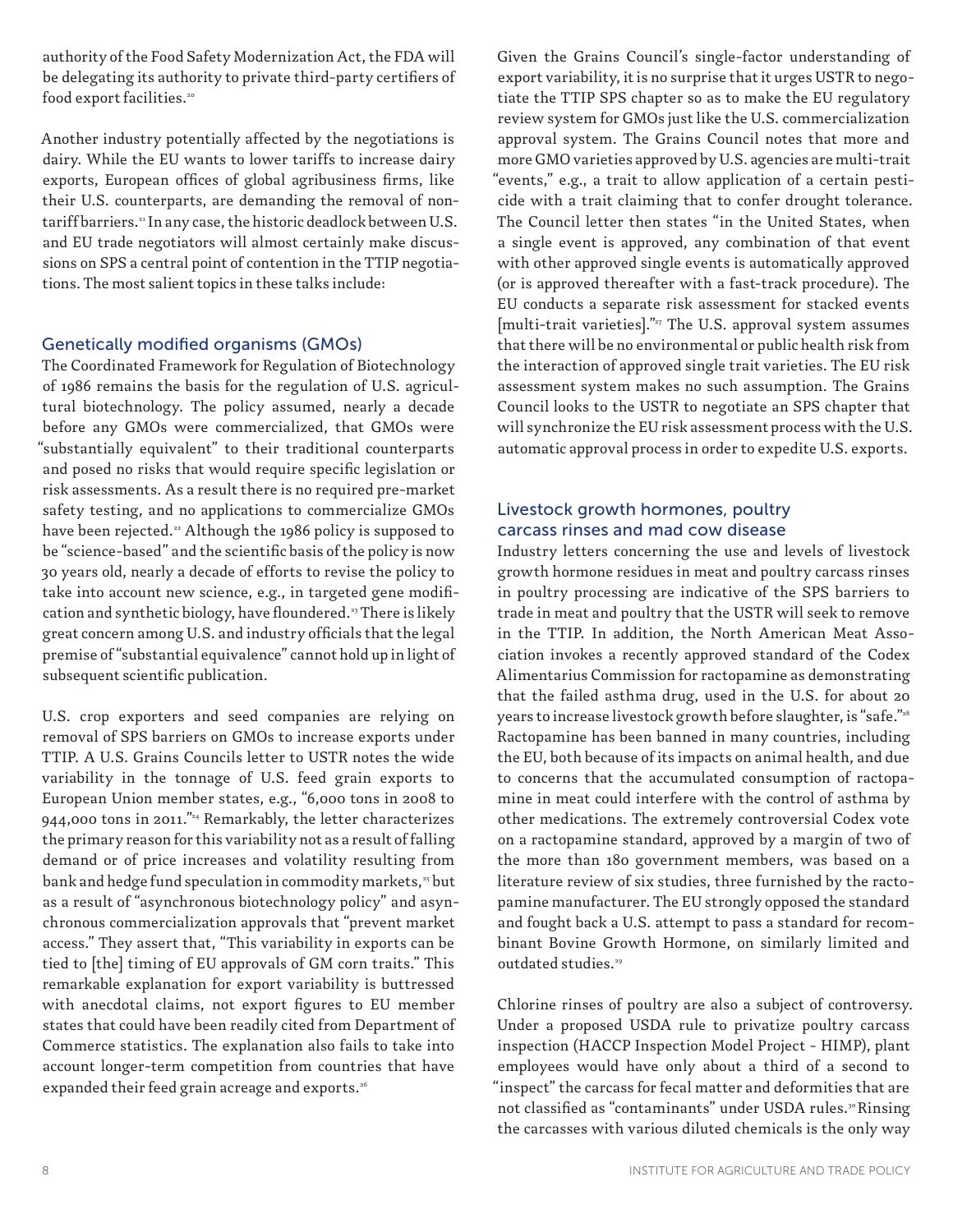to maintain the line speeds, despite myriad worker injuries, and have not have systemically contaminated poultry products. Despite the excoriation of HIMP by the General Accountability Office,<sup>31</sup> the USDA and poultry industry continues to insist on the efficacy of privatized inspection and the safety of the poultry rinses.<sup>32</sup> The U.S. made acceptance of the poultry rinse a top priority in the Transatlantic Economic Council<sup>33</sup> and will very likely use the TTIP as another forum for exporting poultry with fecal matter decontaminated with the rinses.

#### Mad cow disease: a bargaining chip?

A May 10 letter from the National Cattleman's Beef Association (NCBA) to the USTR indicates that the U.S. regulatory regime for preventing Bovine Spongiform Encephalitis disease (BSE, popularly known as mad cow disease) may become part of the TTIP bargaining process. The risk of BSE, a fatal neurological disease in livestock that is acquired by humans through the consumption of meat from infected animals, is deemed by the World Animal Health Organization (WHO) to be "negligible" in the United States.34 The USDA characterized the last reported instance of BSE in U.S. herds, in April 2012, as "atypical" and not tied to the most likely vector of infection, the beef cattle consumption of animal feed containing rendered bovine products.35 As a result, the U.S. "negligible" status was not down graded to "under control," the status of BSE risk in several EU member states, above all the United Kingdom, the epicenter of BSE infection in the 1980s and 1990s.

NCBA claims that "certain European Union member states continue to link their support for approval of lactic acid to the publication of a comprehensive BSE rule."<sup>36</sup> In February, The European Commission approved a rule to allow lactic acid rinse to decontaminate beef carcasses.<sup>37</sup> However, rule approval is not tantamount to EU member state implementation of the rule.

The USDA has had a draft rule under consideration since 2008 for the import of bovines and bovine products from countries that have had BSE. One factor delaying publication of a final rule is that the United States might have to allow beef imports from countries in the EU that have a BSE surveillance inspection rate of cattle similar to that used in the United States (40,000 post mortem inspections out of a herd of 35 million in 2012). The draft rule has been the subject of a lawsuit, for failure to protect U.S. cattle, domestic cattle producers and U.S. beef consumers.<sup>38</sup> EU member states wanting to export their beef to the United States might litigate under the TTIP if the USDA's final BSE import rule required more stringent surveillance inspection of EU herds than of U.S. herds.

#### Human tolerance for agricultural pesticides on agricultural crop exports

The regulatory metric for human tolerance to pesticide residues in agricultural crops is Maximum Residues Levels (MRLs). In lobbying letters to the USTR, both pesticide manufacturers and crop exporters complain that EU import MRLs are too stringent, too costly and require too much information to satisfy EU member state import authorities. The U.S. Hop Industry Plant Protection Committee proposes a typical, if generic, solution to this complaint: "In the TTIP, establishing a way to streamline import tolerances in the EU and harmonizing MRLs with U.S. levels would be very much appreciated."39

#### Nanotechnologies and nanomaterials

Nanotechnology involves the synthesis, visualization and manipulation of materials at the atomic to molecular-sized level for use in industrial, consumer and agricultural products and processes. The size, shape and configuration of Engineered Nanoscale Materials (ENMs) confer material properties that are of great commercial interest to a broad range of industries. For example, nanoclays and and nano-titanium dioxide incorporated into food packaging biopolymers would retard oxidation and allow meats, fruits and vegetables wrapped with such bio-polymers to appear to be fresher for a longer period.<sup>40</sup>

However, the manufacture of ENMs and their incorporation into consumer and industrial products is not regulated either in the EU or the U.S. The TTIP negotiators are tasked to provide a least trade restrictive framework for harmonizing SPS regulations on nanotechnology, when regulations do not yet exist. According to some advisors to USTR, the TTIP should be negotiated to prevent regulatory divergence that would impede trade in products with ENMs. For example, the American Chemical Council advocated to the USTR that the EU should drop its particle count based definition of nanomaterials and adopt a weight-based definition supported by the ACC in the International Council of Chemicals Association as a "solid basis for Transatlantic cooperation" to remove non-tariff trade barriers to ENMs.<sup>41</sup>

It is a matter of considerable controversy as to whether a weight-based definition of ENMs would be a practical definition for regulators, especially for import inspection and testing.42 While there are several means to visualize nanoparticle count for the purpose of determining the properties of an ENM or ENM compound, a weight-based ENM definition could prove to be impracticable for the purpose of determining whether environmental health or safety risks were significant in a product incorporating ENMs. For example, the amount of nanosilver in a pesticide product would be less relevant to judging its safety and efficacy than the mass to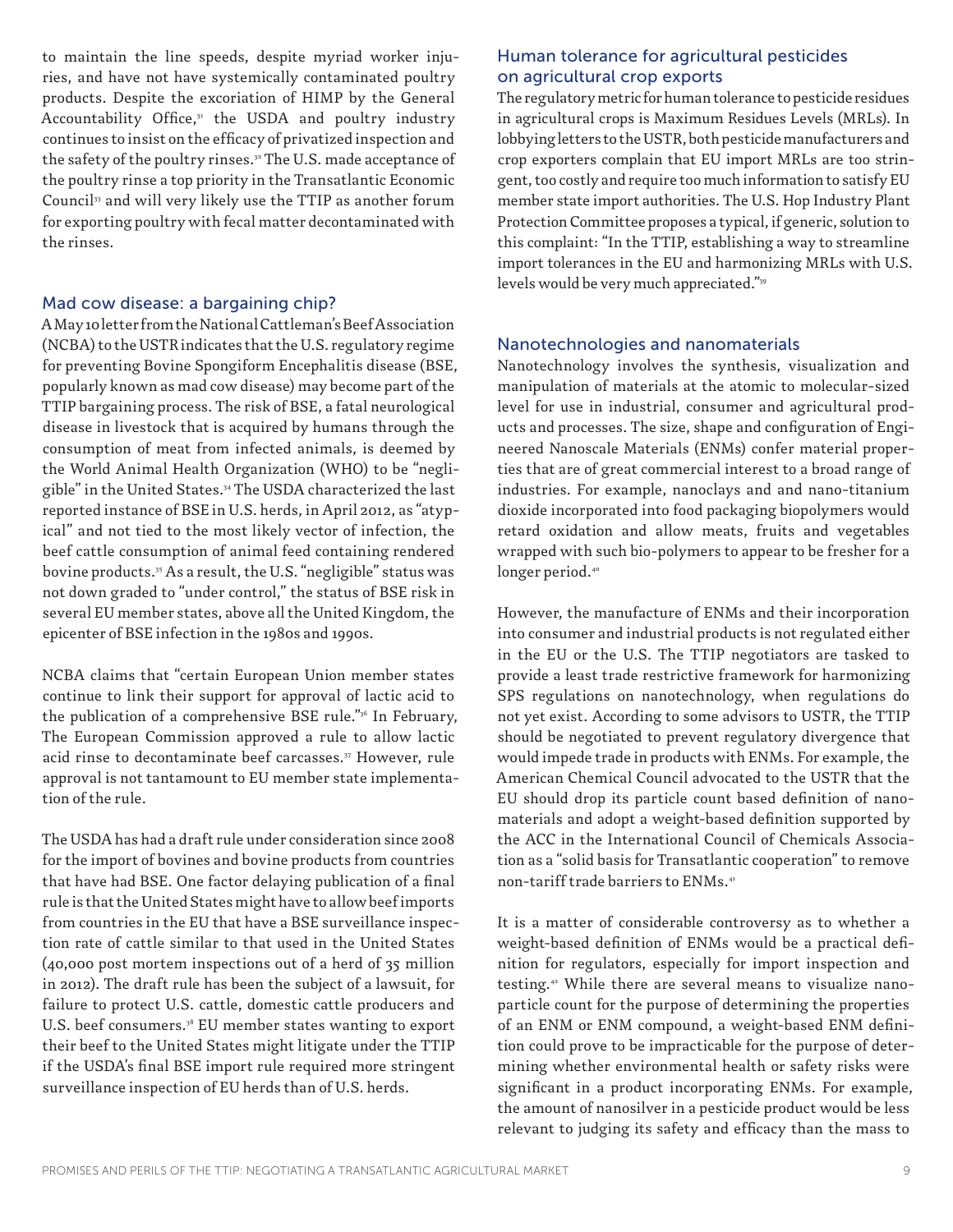surface ratio that enables nano-enabled pesticides to apply to more of the surface of the target pest than macro-counterparts to those pesticides. However, a potential controversy over the scientific bases for a regulatory definition of ENMs is just one of many that TTIP negotiators will try to head off in the generic SPS legal framework.

The EU rules targeted by U.S. agribusiness and industry go well beyond those outlined here. To avoid creating public controversy, it is very unlikely that EU laws or even regulations will be challenged directly. However, to judge by the agribusiness rejection of the USTR proposal for an SPS consultation mechanism in the Trans-Pacific Partnership agreement negotiations, it is unlikely that agribusiness will be satisfied until all EU food safety, animal health and plant health laws, regulations and implementing and enforcement measures are subject to an investor-state dispute settlement process.43 They are apparently unconcerned that U.S. SPS standards could be overturned by challenges emanating from the European affiliates of U.S. agribusiness firms.

# Chemical policy reforms and TTIP\*

While trade agreements tend to focus on removing barriers to the free flow of goods and services, including regulatory barriers, that impulse must be tempered by broader social and public health goals around our food system. Rules on the use of potentially toxic chemicals fall under what are called Technical Barriers to Trade, and will undoubtedly be on the agenda in the TTIP negotiations. Because the EU takes a very different approach to regulating toxic chemicals than the U.S., how these rules are negotiated could have important ramifications for environmental and public health.

The growing movement for healthier, more sustainably produced foods around the world focuses not only on how foods are grown, but also on what happens between the points when they leave the farm and arrive on our plates. There is growing recognition of the downside of processed foods, including the role of questionable additives used as preservatives or flavor enhancers. It is not only what's in the food itself, but also how it is packaged that matters, especially when potentially toxic chemicals leach out of those containers and into our foods and our bodies.

We are only now coming to understand the full impacts of the use of industrial chemicals in and on our food.<sup>44</sup> Their use in both agriculture and consumer products results in daily exposure to an array of chemicals that builds up in the food chain. We are also exposed to some of these same chemicals from other consumer products and building materials. Of particular concern are chemicals recognized as hormone disrupters that impact the delicate hormone balance in the human body.

Hormone disrupters are especially harmful because they can exert health impacts even at minute levels of exposure and exposures in the womb can have lifelong impacts. Emerging science points to their role as obesogens. A 2011 U.S. National Institute of Environmental Health Sciences (NIEHS) expert workshop concluded that the scientific literature supports a link between certain environmental chemicals and increased risk for obesity as well as Type 2 diabetes.<sup>45</sup>

These chemicals can affect the size and number of fat cells or the hormones that regulate appetite and metabolism. They can also cause changes in gene expression, or epigenetic changes, which can have intergenerational impacts. Prenatal and early life exposures to chemical obesogens are especially impactful, as they may alter metabolism and development of fat cells over a lifetime.

Bisphenol A (BPA), to cite just one example, is a chemical component of polycarbonate plastic used in many food and drink containers and in epoxy resins used as coatings in food cans. The U.S. Centers for Disease Control (CDC) biomonitoring program has detected BPA in the urine of 93 percent of adults sampled.<sup>46</sup> Scientists have measured BPA in the blood of pregnant women, in umbilical cord blood and in the placenta.<sup>47</sup> BPA disrupts hormones in the human body and animal studies show that low-dose early life exposure is linked with reproductive and developmental problems, genetic damage<sup>48</sup> and cancer.49 There is growing evidence from both animal and human studies of BPA's obesogenic effects.

In addition, exposure to phthalates, which are hormonedisrupting chemicals commonly found in plastics and fragranced personal care products, has been linked to liver and thyroid toxicity, reproductive abnormalities and adverse effects on the respiratory system, including asthma.<sup>50</sup> There is also evidence that DEHP, a phthalate used in PVC, is an obesogen.

Unfortunately, despite these risks, the regulation of these chemicals is at an early stage in both the U.S. and EU. There are no limits in the U.S. on the use of BPA at the federal level, but 12 states (California, Connecticut, Delaware, Illinois, Maine, Maryland, Maine, Minnesota, New York, Vermont, Washington and Wisconsin) have banned BPA in baby bottles and cups. The bans in Vermont, Connecticut, Minnesota and Maine also include baby food and formula containers.

While the EU has not banned endocrine disruptors, Denmark, France, Belgium and Sweden have each banned the use of BPA in all food containers used by children under three

<sup>\*</sup>Chemical policy reforms and TTIP was written with Kathleen Schuler, IATP.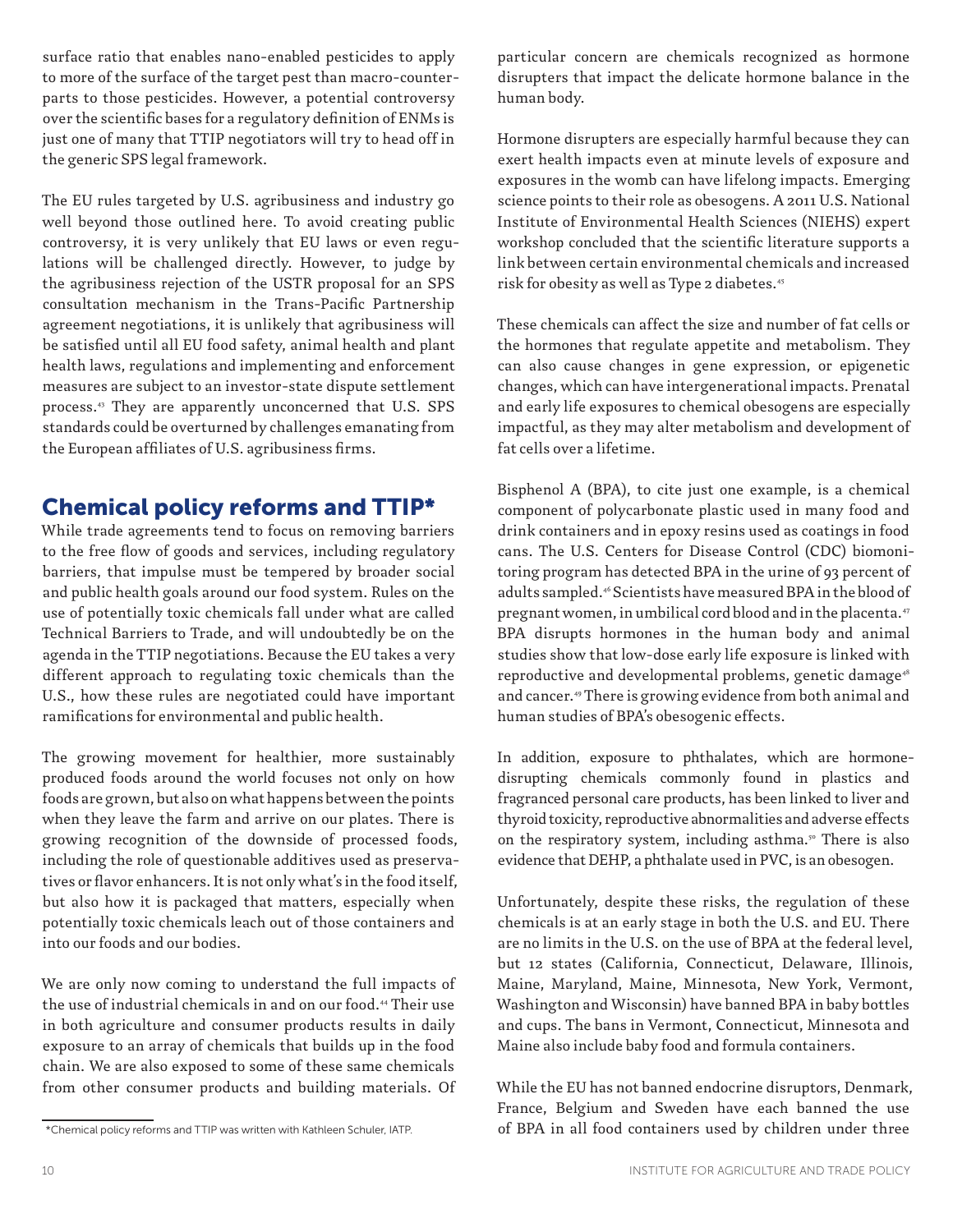years old. Denmark is phasing out the use of four phthalates (DEHP, DBP, DIBP and BBP) in shower curtains, table cloths and other consumer goods because of their impacts as endocrine disruptors. In March, the European Parliament approved a resolution introduced by Swedish Member Asa Westlund calling for the EU to designate endocrine disruptors as "substances of very high concern" under its Regulation on Registration, Evaluation, Authorisation and Restriction of Chemicals (REACH) process.<sup>51</sup>

Designating a chemical as a "substance of very high concern" puts it on a fast track for serious review within the REACH process. REACH, which was established in 2006, puts the burden of proof on companies to establish the safety of the chemicals they use. It establishes a process of registration, evaluation and, if harm is established, restriction of those chemicals.<sup>52</sup> It is firmly grounded in the precautionary principle to ensure that chemicals are safe before they enter the broader environment. Using a hazard-based approach, it identifies unacceptable properties, establishes a process to generate information about whether particular chemicals cause those impacts, and encourages the substitution of chemicals deemed hazardous with safer alternatives (which, in many cases spur innovation within those industries).<sup>53</sup> Companies are required to develop and submit information on the safety of both new and existing chemicals.<sup>54</sup>

In the U.S., chemical safety is regulated under the Toxic Substances Control Act of 1976 (TSCA). In contrast to REACH, TSCA grandfathered in thousands of chemicals. The EPA has required safety testing on just 200 of the over 80,000 chemicals used in commerce. It utilizes a "risk-based" approach, which requires a complete risk assessment by government authorities before any regulations are enacted. In practice, this puts the burden of proof on the US Environmental Protection Agency (EPA) to prove that chemicals are unsafe, rather than on the industries producing the chemicals to prove that they are safe before they enter the market.<sup>55</sup>

TSCA requires the EPA to consider the economic impacts of restricting a chemical in addition to environmental health and safety considerations. To illustrate TSCA's failings, after ten years of rulemaking, the EPA's proposal to ban asbestos was shot down by the courts because the economic burden on industry threshold was not satisfied. Efforts to reform TSCA so that it better regulates toxic chemicals in consumer products, including chemicals that might be used in food packaging, are underway, with important votes in the U.S. Congress taking place in 2012 and 2013, but no changes have been enacted yet, and current prospects for change seem slim. The presidential office of the U.S. Trade Representative (USTR) has been pushing back against REACH since its inception, citing its approach as a Technical Barrier to Trade (TBT). In its yearly report on TBTs, USTR states that it has raised concerns about REACH at nearly every meeting of the WTO's committee on TBTs since 2003, saying that its stricter process unfairly limits U.S. exports.<sup>56</sup>

The conflicts between those very different regulatory approaches will likely be on the agenda in the TTIP negotiations. In the report of the joint High-level Working Group on Jobs and Growth, both the U.S. and EU point to the need to lower "behind the border" barriers to trade, i.e., regulatory issues that constrain the free flow of goods, services and investment. Rules on chemicals would be dealt with in the Technical Barriers to Trade chapter, which would "go beyond" disciplines agreed to at the World Trade Organization, "to yield greater openness, transparency, and convergence in regulatory approaches and requirements and related standards-development processes, as well as, inter alia, to reduce redundant and burdensome testing and certification requirements, promote confidence in our respective conformity assessment bodies, and enhance cooperation on conformity assessment and standardization issues globally."57

This point is echoed in submissions to USTR by the American Chemistry Council, United States Industrial Fabrics Institute, Transatlantic Business Council, Dow Chemical Company, National Foreign Trade Council and DuPont, among others. The American Chemistry Council specifically cites objectives on endocrine disrupters, saying, "A lack of regulatory compatibility with respect to endocrine disrupting chemicals could have a significant impact on trans-Atlantic trade, on agricultural as well as industrial goods."58

It may be that these differences really are too big to bridge in the trade talks. In its position papers developed in preparation for the first round of TTIP in July, the European Commission Trade Policy Committee recognizes that the fundamental differences between TSCA and REACH means that, "neither full harmonization nor mutual recognition seem feasible on the basis of the existing framework legislations in the U.S. and EU." It prioritizes cooperation in identifying chemicals for assessment, promoting alignment in classification and labeling of chemicals, cooperation on emerging issues (including endocrine disruptors), and enhanced information sharing, particularly how to exchange data obtained from reports including confidential business information.<sup>59</sup>

Both the U.S. and EU have expressed interest in exploring mutual recognition agreements that would recognize results of safety assessments in one country being treated as valid in other parties to the agreement. In his testimony to the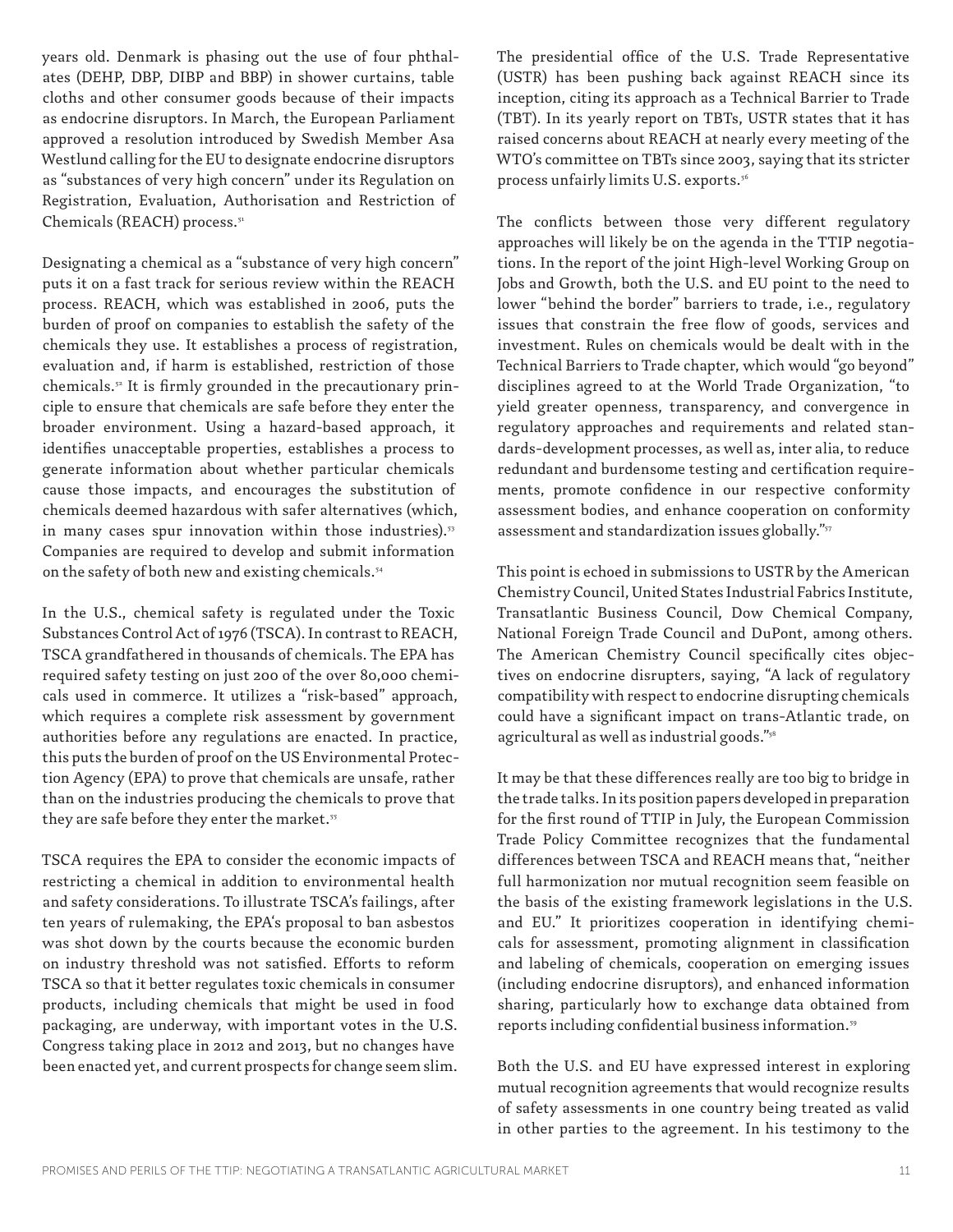U.S. Congress, Carroll Muffett, President of the Center for International Environmental Law, stresses that, "Mutual recognition in the chemical sector and other sensitive sectors involving public health, safety or the environment is wholly inappropriate. For chemicals, mutual recognition provisions would essentially erase the measures for chemicals that are restricted in only one jurisdiction[...]Such provisions could subject European citizens to the inability of U.S. regulators to take meaningful steps toward chemical safety under a deeply flawed TSCA."60

There is also a risk that these provisions, as well as the drive for "regulatory coherence" at the sub-federal level that runs throughout the TTIP objectives, could limit the progress of locally driven initiatives to move up the ladder to federal or EU-wide regulations. In the cases of endocrine disruptors such as BPA and phthalates, real progress is starting at the state level in the U.S., and at the member state level in the EU, and then building up toward meaningful change at the federal levels. The science on the impacts of these harmful chemicals in our foods is evolving, both on recognized hazards contributing to reproductive problems and cancer and in their role as obesogens. Any agreement reached in TTIP should be firmly grounded in the precautionary principle and strive to achieve the highest possible level of harmonization, rather than putting up new roadblocks to progress in removing harmful chemicals from our food systems and environments.

### Procurement policies and local foods

Efforts to promote healthier, more sustainably produced foods span the entire food chain, from farm to table, and increasingly, from farm to school, hospital or other public institution. These programs recognize the value of fresh, healthy foods, and contribute to making connections between urban consumers and farmers, thereby promoting sustainable livelihoods. There are thousands of farmers markets, farmto-supermarket efforts and other voluntary initiatives along those lines throughout the United States and Europe.

As part of this movement toward local foods, new governmental programs are emerging that include bidding preferences for sustainable and locally grown foods in public procurement programs. In the United States, the 2008 Farm Bill specifically authorized public schools to include geographic preferences for locally grown unprocessed foods in their purchasing decisions.<sup>61</sup> This goes beyond the Buy America provisions for those programs that for the most part require purchases of U.S. foods (allowing, of course, for imports of fruits and other foods not produced in the United States). The Farm to School programs (which are funded through USDA and state governments) take those kinds

of preferences a step farther, including bidding criteria for fresh foods that are sustainably produced and grown locally. Chicago Public Schools even included preferences for antibiotic free, locally grown chicken in its school lunch program, which reaches students in 473 schools.<sup>62</sup>

These programs now reach almost six million students in all 50 states. These popular initiatives have been successful both because they help the school systems to source fresher, healthier foods at fair prices and because they support urban to rural connections that build communities and encourage local economic development. New proposals to broaden that approach to foods for hospitals and other public institutions have emerged in Minnesota, Oklahoma, Vermont and other states.63 In 2013, lawmakers in Oregon approved \$1 million for a new program that couples food and garden education programs with purchases of healthy and sustainable foods for school lunches from local farmers.<sup>64</sup>

Similar initiatives in Europe also encourage local preferences for school lunch programs. In Italy, for example, schools consider location, culture and how foods fit into their educational curriculum in making purchasing decisions.<sup>65</sup> As of 2010, 26 percent of school food purchases in Rome were from local farmers and 67.5 percent were organic. EU procurement rules seem to limit such preferences, but Denmark, Austria and other countries have interpreted those rules liberally to allow for sustainable and locally procurement of food in various public programs.<sup>66</sup>

In the United States, Food Policy Councils are also emerging to bring together farmers and gardeners, restaurateurs and wholesalers, food workers and local government representatives and other stakeholders to generate locally grounded proposals for healthier, more sustainable foods. The programs they develop run the gamut from purely private, voluntary initiatives to public procurement programs for local schools and public feeding programs. One of the most ambitious, the Los Angeles Food Policy Council, has made procurement a central element of their programs. They developed the Good Foods Purchasing Pledge (GFFP):

The program promotes increasing levels of achievement in five crucial categories: (1) local economies, (2) environmental sustainability, (3) valued workforce, (4) animal welfare, and (5) nutrition. A tiered, points-based scoring system allows participants to choose which level of commitment best suits the Good Food goals of their organization. Participants are then awarded one to five stars based on their total score. To encourage participation, our program provides technical assistance in sourcing, monitoring progress, and measuring and recognizing success.67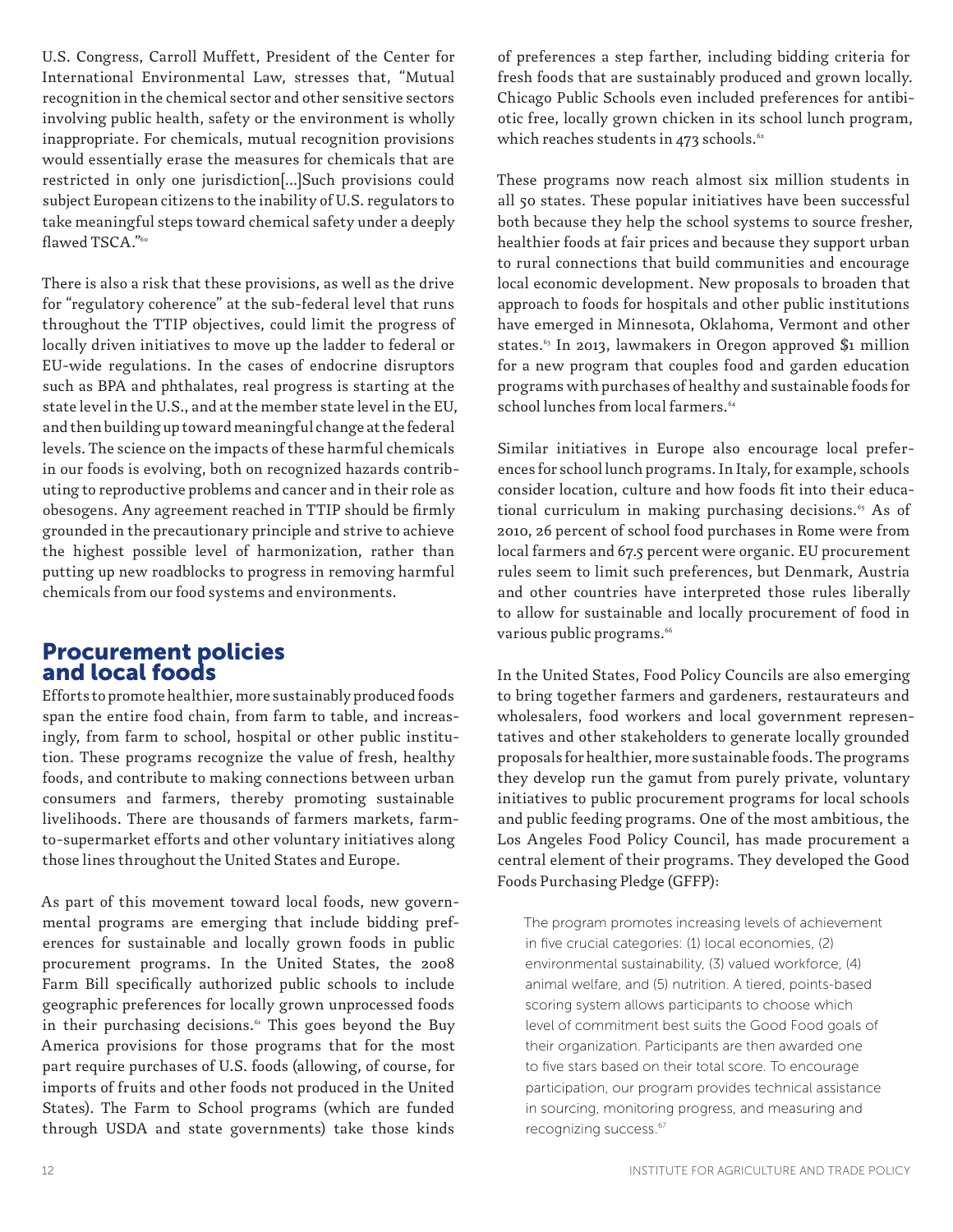The City of Los Angeles and the Los Angeles Unified School District adopted the GFPP in October 2012. Together, their programs and facilities provide some 750,000 meals a day, creating new opportunities for local consumers, farmers and communities. Similar initiatives are under discussion in various cities around the country.

Unfortunately, these exciting examples of participatory food democracy could be at risk under TTIP. Both the U.S. and EU have criticized "localization barriers to trade." The EU, in particular, has been insistent on the inclusion of procurement commitments at all levels of government, for all goods and in all sectors.

This kind of initiative on sub-federal procurement commitments is relatively new in trade agreements. The original General Agreement on Tariffs and Trade (GATT) of 1947 explicitly excluded government procurement from national treatment. National treatment requires that foreign firms be treated like domestic firms and is a core tenet of the post–World War II international trade system. Government procurement was also excluded from the market access commitments of the General Agreement on Trade in Services (GATS), although Article XIII:2 of GATS led to a working party that is negotiating procurement within services at the WTO.

Procurement was one of the four so called Singapore Issues (along with investment, competition policy and trade facilitation), meaning it was added to the trade agenda after the creation of the WTO, at the first Ministerial, held in Singapore in 1996. New parties continue to join the agreement but there has been little enthusiasm from the General Council to add procurement as an issue for all members.

The main component of the WTO's work on government procurement is carried out in the plurilateral (rather than global) Agreement on Government Procurement (GPA). The GPA was first agreed to during the Tokyo Round in 1981 and significantly expanded as part of the Uruguay Round, which was concluded in 1994. The expansion extended to services not just goods, to sub-national levels of government (not just national government) and to public utilities (such as energy, water and public transport). The most recent changes to the agreement, further expanding its reach, were made in 2011. The GPA has 42 WTO members but only 15 parties, as the EU is a single party at the WTO, representing its 27 member countries. As with most WTO agreements, it has two parts: the rules and obligations, and the schedules of the individual members.<sup>68</sup>

Thirty-seven of the 50 U.S. states are part of the GPA. Governments at every level jealously guard their government procurement rights. The issue is already one that is expected to generate tension in the TTIP negotiations. The EU outlined

its general objectives on public procurement in a "non paper" prepared in advance of the first round of negotiations for TTIP. It states that,

This negotiation would present an important opportunity for the EU and the U.S. to develop together some useful "GPA plus" elements to complement the revised GPA disciplines, with a view to improve bilaterally the regulatory disciplines. A model text agreed between the EU and the U.S., being the two largest trading partners in the world, could thus possibly set a higher standard that could inspire a future GPA revision and where appropriate serve as a basis for the works conducted under the work program outlined in the WTO GP committee's decisions adopted on the 31st of March 2012.

In addition to that long-term ambition to build on commitments in TTIP at the WTO, the non paper describes the EU's intention to include U.S. states not already covered by the GPA and bilateral arrangements, as well as larger cities and metropolitan areas such as New York, Los Angeles, Houston, Philadelphia, Phoenix, San Diego, San Jose, Jacksonville, Austin, San Francisco, Columbus, Fort Worth, Charlotte, El Paso, Memphis, Seattle, Denver, Baltimore, Washington, Louisville, Milwaukee, Portland and Oklahoma City.<sup>69</sup>

The U.S. agenda on procurement is not as clear (as that text hasn't yet been leaked), but some indications emerge from a review of other recent bilateral trade agreements. Article 17.7 of the U.S.-Korea FTA, for example, specifies that Parties may include procurement criteria designed to conserve natural resources or protect the environment, or to ensure compliance with labor laws, which would seem to provide room to expand those criteria for other social goals. That agreement applies only to federal-level entities, and specifically excludes agricultural goods from procurement commitments. On the other hand, the U.S.-Peru FTA includes coverage of 30 branches of the Peruvian Universidad Nacional, 25 Peruvian provincial governments, eight U.S. states and Puerto Rico. So far, the FTAs negotiated by the United States have not included commitments on public feeding programs, but those commitments are re-negotiated with each specific agreement.

Both the USTR and the EU's Directorate of Trade have asserted that one of the major objectives in the TTIP (and other current trade negotiations) is to eliminate localization barriers to trade, including local content requirements. The EU has emphasized limits on Buy America programs, while the U.S. has produced an exhaustive list of what it considers problematic programs in its annual report on Non Tariff Barriers. This expansion of previous efforts to reduce local content preferences in government procurement contracts is relatively new,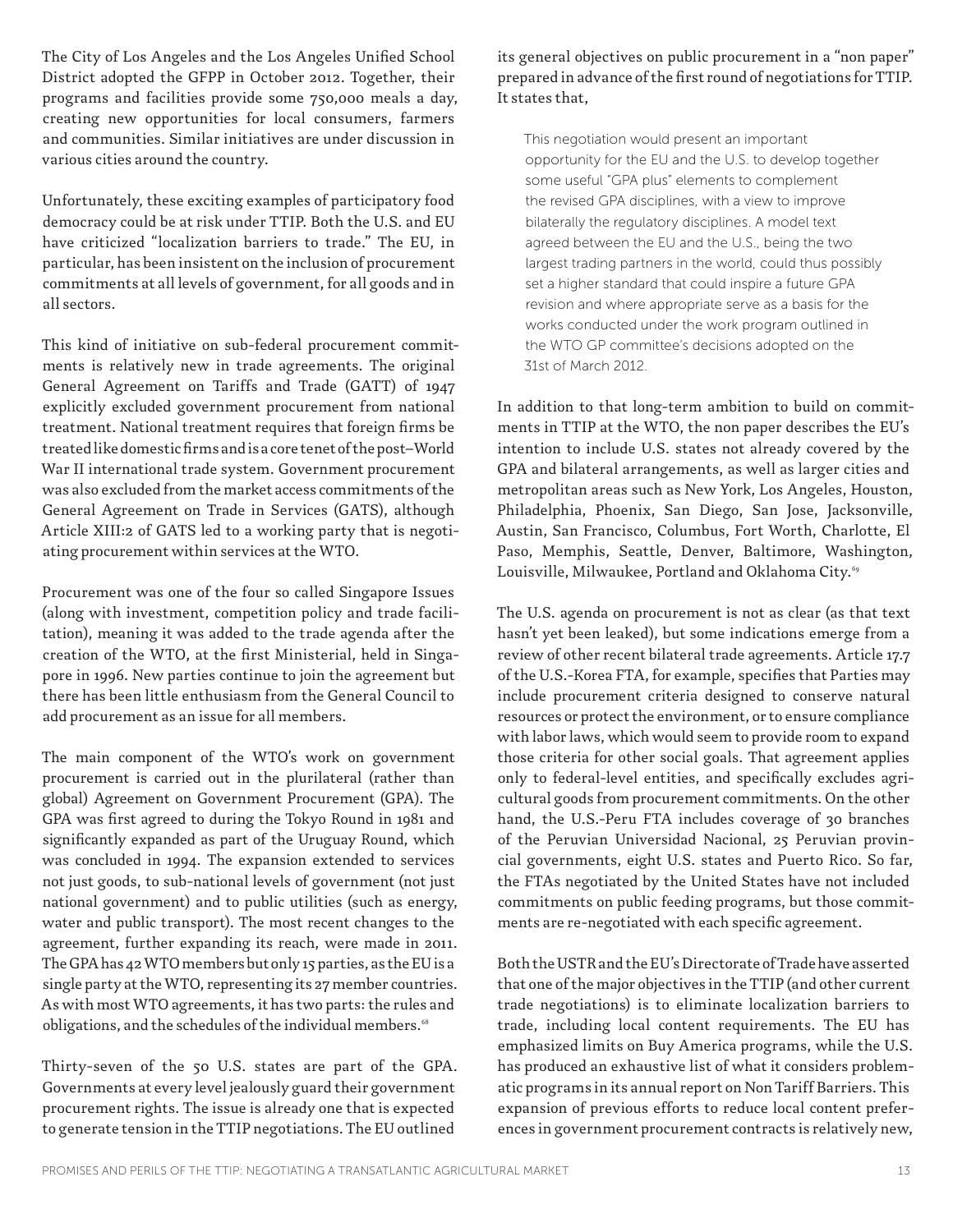which also means that civil society, local governments and legislators need much more information on exactly which sectors are at stake and how bidding criteria that include social, environmental and public health goals could be either threatened or accommodated in the trade commitments.

In a letter sent to USTR Michael Froman and EU Trade Commissioner Karel deGucht, some 34 food, farm and other civil society groups from the EU and U.S. laid out a number of concerns on the potential impact of the trade agreement on more sustainable food systems. Those concerns, along with the possible inclusion of farm to school and similar programs in the trade agreement, were also raised at the stakeholder event held during the first round of negotiations in July in Washington, DC. While the U.S. and EU trade officials did send written responses to the civil society concerns, they have been silent on this point. Instead, both the U.S. and EU should embrace this experience and develop new rules to facilitate its expansion to other initiatives.

## TTIP and financial services

Financial firms on Wall Street and in European financial centers are paying close attention to TTIP negotiations on financial services. Of course, in the wake of the recent financial meltdown, the ramifications of a new regime for financial market regulation affect more than just the banks. The links between agriculture, food security, financial services and commodity market regulation are multifaceted. Financial services are, of course, necessary for a broad range of agricultural investments that contribute to the production and distribution components of food security. Farmers and ranchers, who often forward contract part of their anticipated crops to local elevators or sell livestock at auction, rely on commodity derivatives contracts to provide forward pricing benchmarks. Derivatives contracts include those traded on regulated exchanges, such as the Chicago Board of Trade, and the yet to be regulated over-the-counter (OTC) market of bilateral trades among financial institutions and their corporate clients.

But financial and commodity market rules, with relatively few exceptions, are written to be applied systemically, and not specifically to agriculture. There are a few exceptions, such as the Commodity Futures Trading Commission (CFTC) position-limit rule to limit financial speculation on agricultural and non-agricultural commodities. That issue has received considerable support from NGOs in favor of tighter regulations and strident opposition from the financial and non-financial firm members of the International Swaps and Derivatives Association, who have sued to prevent the implementation and enforcement of the CFTC rule.<sup>70</sup> However, commodity derivatives contracts comprise less than one

percent of the value of all derivatives contracts, so regulators' focus has been squarely on systemic rules and their crossborder application.<sup>71</sup>

Following the near bankruptcy of the global financial system in 2008-2009 resulting from losses in OTC derivatives contracts by banks without reserves to cover these losses, the Group of 20 industrialized country leaders committed in September 09 to prevent future default cascades by requiring that all "standardized OTC derivatives" be paid for through central clearing houses. Centralized clearing, complete reporting of OTC trades and increased capital reserve required for the banks and other major financial institutions are supposed to prevent the contagion of bilateral OTC defaults to the entire financial system.72

In the U.S., that process played out through the Dodd-Frank Wall Street Reform and Consumer Protection Act (Dodd-Frank), which passed Congress in 2010. The CFTC is charged with developing the specific rules and regulations needed to implement Dodd-Frank provisions on derivatives trading and commodity markets. Rulemaking has been completed on position limits and definitions of trading entities and commodities covered under Dodd-Frank, although legal challenges continue to arise. CFTC rules to enable trade data surveillance on the foreign affiliate trades of U.S. OTC dealer brokers have brought harsh criticism from foreign, particularly European, bankers and regulators.

At the same time, the regulatory process for the European Markets in Financial Instruments Directive (MiFID) has unfolded along related, but somewhat different, lines. The draft MiFID would allow each EU member state to establish position limits for the share of commodity derivatives contracts that a financial entity can control. $\sigma$  The draft also allows an option for EU member states to allow a continuation of the current practice of "position management," in which the trading venues, not government regulators, "manage" contract position. Since trading venues benefit in fees by maximizing the volume of trade, this form of "self-regulation" has been ineffective in preventing excessive financial speculation in commodity contracts.

The draft MiFID would exempt OTC derivatives contracts from position limit reporting, a direct conflict with the CFTC position limit rule, which requires positions taken in OTC contracts, as well as currently regulated futures and options contracts, to be aggregated to determine the position limit for a given contract. Setting ex-ante position limits requires regulators to collect and analyze data to determine a position limit that would allow commercial hedgers to manage commodity price risks, while allowing enough speculative capital to enable commercial hedgers to trade their positions.74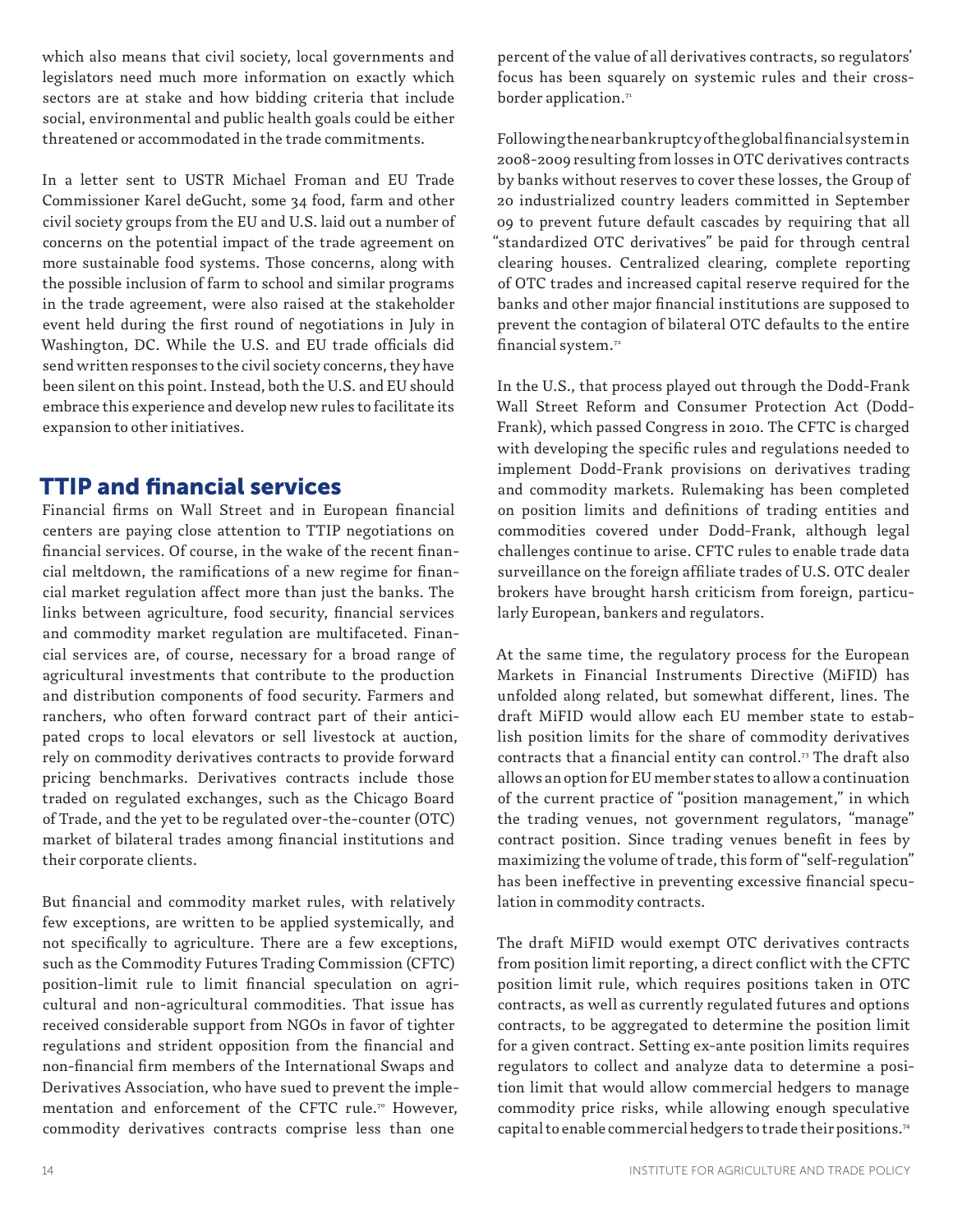While the MiFID process has not yet dealt with the aggregation of all positions (including OTC), in position limits as mandated in the Dodd-Frank legislation and subsequent CFTC rulemaking, it has led the way on other important issues, notably high -frequency trading (HFT).<sup>75</sup> Those trades, carried out electronically in microseconds, have enormous potential to amplify distortions in commodity prices, since agricultural contracts are often bundled in with energy, metals and other commodities.<sup>76</sup>

Cross-border rules continue to be a difficult area for U.S. and EU regulatory agendas. In the U.S., the CFTC recently extended the deadline for compliance with its cross-border rules, following a joint communiqué with the European Commission that outlined a "Path Forward" toward resolving differences in OTC derivative regulation.<sup>77</sup> However, the regulatory cooperation plan announced in the "Path Forward" will not suffice for the European Commission.<sup>78</sup> And the Office of the U.S. Trade Representative, loathe to exclude any sector from the TTIP lest the EC demand its own sectoral exclusions, has agreed to include negotiations on financial services, and announced that one person from USTR and another from the Department of the Treasury will lead those negotiations.<sup>79</sup>

On July 15, Michel Barnier, director general for internal markets of the European Commission, put his marker down at the outset of the TTIP negotiations: "It's impossible and it won't work," if financial services are excluded from the TTIP. He characterized some U.S. financial regulations as "discriminatory" against European financial institutions, pointing to a proposed Federal Reserve Bank rule that would require non-U.S. banks with significant activity in the U.S. to set greater capital reserves to cover losses of those banks in U.S. markets. Indeed, Commissioner Barnier threatened to recommend to EU member-state banks capital reserve requirement retaliation if the Fed passed the rule.<sup>80</sup> (A new Commission will be selected in 2014, so it is not clear that Commissioner Barnier will able to make this recommendation himself.) A financial services chapter in the TTIP, according to Barnier, should enable a "general framework" of mutual recognition of U.S. and EU regulatory regimes as equivalent, rather than the side-by-side comparison of rules that would take place in a CFTC or European Securities Market Authority comparability determination. Barnier's position reflects that of the Transatlantic Business Council.<sup>81</sup>

However, the Fed is also pressuring U.S. banks to set aside more and more secure reserves (Tier One capital) to cover trading losses.<sup>82</sup> If the Fed reserves rule applies to U.S. banks as well as to foreign ones, any retaliation could be directed at the Fed rule within the framework of a TTIP investor-state dispute settlement process, e.g., Deutsche Bank suing the U.S. government. The Fed loaned European private banks and the European Central Bank about \$16 trillion at ultra-low interest

rates between 2007 and 2010 to save the transatlantic financial institutions from bankruptcy.<sup>83</sup> It seems unlikely that the banks would sue under the Fed capital reserve rule. But they well might sue under the TTIP due to the implementation of a CFTC rule that they claim had impaired anticipated bank profits.

According to a recent U.N. Conference on Trade and Development (UNCTAD) briefing note, at least part of investor claims were granted in 70 percent of 31 publicly disclosed investor-state cases in 2012. Nine cases awarded damages to the private investor, the largest, in Occidental Petroleum v. Ecuador for \$1.77 billion.<sup>84</sup> In comparison, U.S. banks reported \$7.5 billion in derivatives trade revenues in the first quarter of 2013 alone, and four banks are counterparties to 93 percent of all derivatives trades.<sup>85</sup> Given the scale of these revenues. it is probable that an investor-state lawsuit by one of the European banks could seek the largest damage awards by far of any investor-state dispute. The prospect of such a lawsuit might cause a government to refrain from issuing a rule.

Current proposed U.S. legislation would require federal financial regulators to specify the costs to industry of each and every rule prior to issuing it. One industry study estimated the initial cost to industry of complying with the Dodd-Frank implementation at \$3–5 billion, with some companies purportedly losing 20–30 percent of their profits to Dodd-Frank compliance costs.<sup>86</sup> Allowing the definition of investment included in investor-state dispute settlement to apply to financial services would enable industry complaints about compliance costs to be used as evidence of "nullification and impairment" of anticipated benefits from TTIP. There is a large and growing international law practice eager to argue before private arbitration tribunals, rather than public courts of law, that the government regulations are taking billions of dollars from their corporate clients.<sup>87</sup>

Text-based TTIP negotiations will begin in October 2013 in Brussels.<sup>88</sup> Nobody will know the specific content of those negotiating texts, save for the negotiators and the security cleared advisors of the advisors, mostly lobbyists for transnational corporations. The opacity of trade negotiations and the USTR "listening sessions" for NGOs without feedback contrast markedly with the relatively transparent financial and commodity market ruling making process. Effective implementation of transatlantic agreements on OTC derivatives regulation could well be short circuited by the investor state litigation opportunities offered by the "general framework" on TTIP financial services advocated by Commissioner Barnier and the Transatlantic Business Council.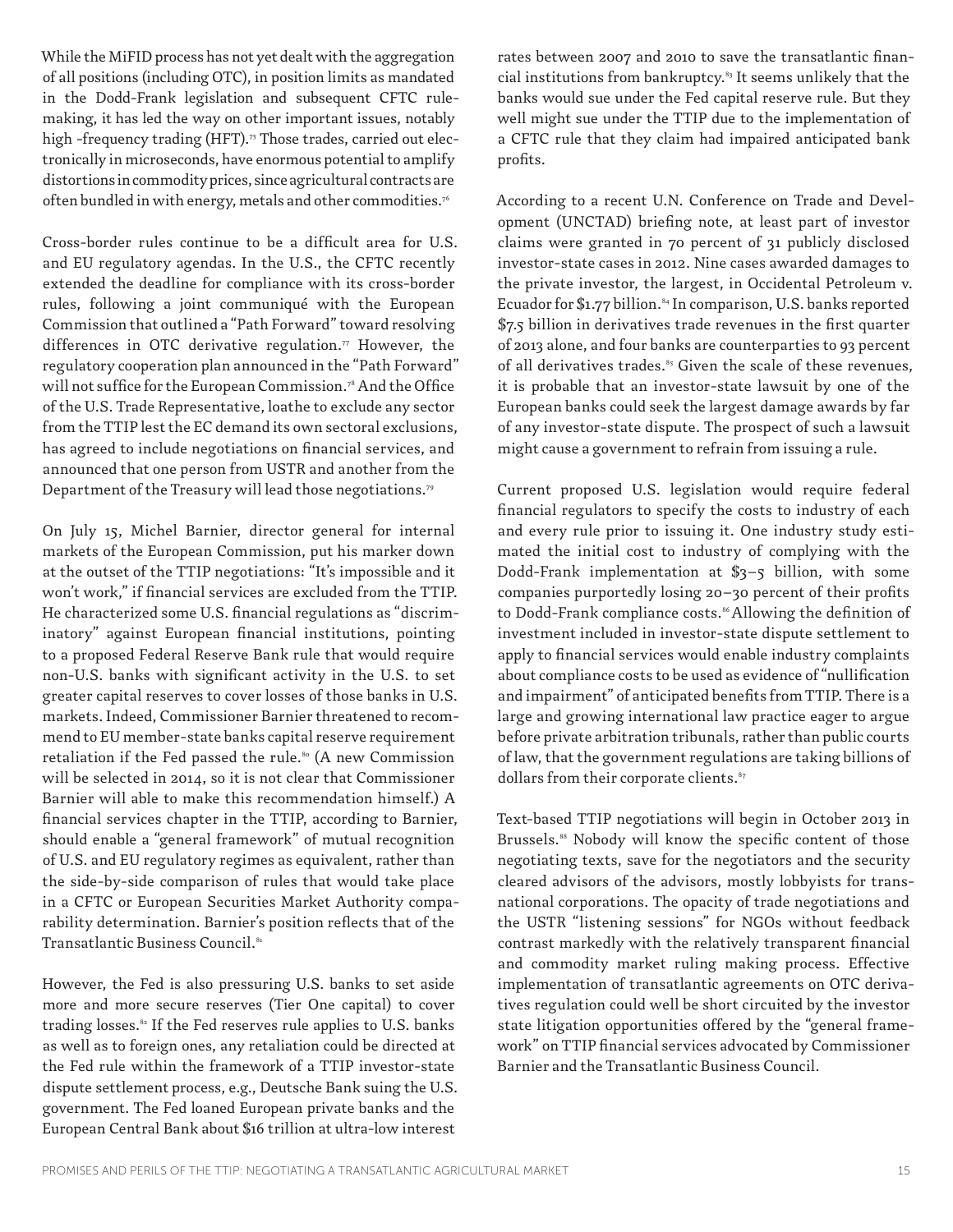In general, U.S. and EC negotiators' insistence that neither regulation, legislation nor the public interest will be compromised by the threat of investor-state litigation under the TTIP and other free trade agreements is unconvincing.<sup>89</sup> The FTA current impasse of the EU-Canada over financial services<sup>90</sup> may well be the future of the TTIP negotiations, as proposals for financial service market access contain embedded prohibitions against specific kinds of rules.

How might a financial services chapter affect the cross-border regulation of agricultural derivatives? If the final MiFID exempts OTC derivatives from position limit calculations, the European affiliates of U.S. OTC dealers and European headquartered OTC dealers would continue business as usual to the detriment of commercial hedgers and consumers, unless the CFTC barred them from U.S. markets due to the OTC exemption in MiFID. How long would it take a large European OTC dealer broker, such as Barclays, to sue the CFTC for violating the "general framework" of mutual recognition of market rules under a TTIP financial services chapter? Because there is so much at stake, NGOs will raise such questions about a TTIP financial services chapter and agricultural commodities even in the absence of access to the negotiations text. Adding a financial services chapter that is "fully enforceable" by investor-state lawsuits, will change the balance of power among the economic sectors in the U.S. and the EU. The financialization of the global economy, i.e., the dominance of goods and services provision by mega-banks, arguably has triggered the Great Recession in which we still live.<sup>91</sup>

## Conclusions

While there may be legitimate reasons to develop regulatory coherence between the U.S. and EU, those discussions need to happen under conditions of full transparency and should not be subsumed within a trade agreement. They should aspire to prohibit—rather than promote—efforts by corporations to play off regulatory standards in one jurisdiction against the other.

Any efforts to develop coherent approaches need to achieve a delicate balance on at least three dimensions: the appropriate level of decision-making (subsidiarity); the right risk assessment and technical capacity; and fair and sustainable livelihoods and prices for farmers and consumers. Achieving the right balance among those complex topics within the context of a trade agreement, in which proposals on any one of those issues could be traded off for market access or other proposals on entirely different issues, seems fraught from the outset. This is a risky approach in any element of the trade agreement, but is especially problematic in the arena of food and agriculture, which touches on public health, rural and urban economies and environmental protection.

Subsidiarity, the idea that decisions should be made at the smallest, lowest or least-centralized level of decision-making possible, was a central topic of debate in the formation of the European Union. Article 4 of the founding Treaty of Maastricht establishes that principle as a key element in the balance between the authorities of the member states and the EU as a whole. In the U.S., that issue, while not usually described with that term, has long been a subject of tension between states rights and federal authority. The current move for GMO labeling laws at the state level may eventually come into conflict—or ultimately influence—federal policy on that issue, and will undoubtedly raise the public profile of GMO safety across the country. In both the EU and U.S., that tension, and the grounding in the democratic concept of subsidiarity, reflects the conflict between local level innovations such as farm to school programs or restrictions on food additives or technologies based on emerging science, and the economic pressures driving commercialization even when the risks are not fully understood.

There is ample room for cooperation among regulators in the U.S. and EU on issues related to food safety and food markets. Discussions on the implementation of commodity market reforms and more coherent definitions on position limits and swaps dealers, for example, hold real potential to calm turbulent markets into a more sensible and transparent system of price formation. Similarly, discussions of locally appropriate standards for chemicals or food additives or technologies benefit from shared knowledge across the Atlantic. On the other hand, the pressure for mutual recognition agreements in TTIP on chemical policy and financial reforms, among others, creates the conditions for a push to the lowest standards prevalent in either jurisdiction.

Those discussions always reflect pressures from competing interests, but they are also always enhanced when they take place under conditions of transparency and full information. That will not be possible in TTIP as long as the negotiations remain shrouded in secrecy. This is a general problem that runs throughout the trade agreement. As an example, a starting point for discussions focused on food systems would be for governments to publish information, including submissions from industry, civil society and governments, on:

- 1. Approaches to food safety, GMOs and food additives within the chapter on SPS.
- 2. Proposals to protect or weaken the EU's use of the Precautionary Principle in setting food and chemical safety standards.
- 3. Definitions of the goods and services to be included in discussions on procurement, and whether emerging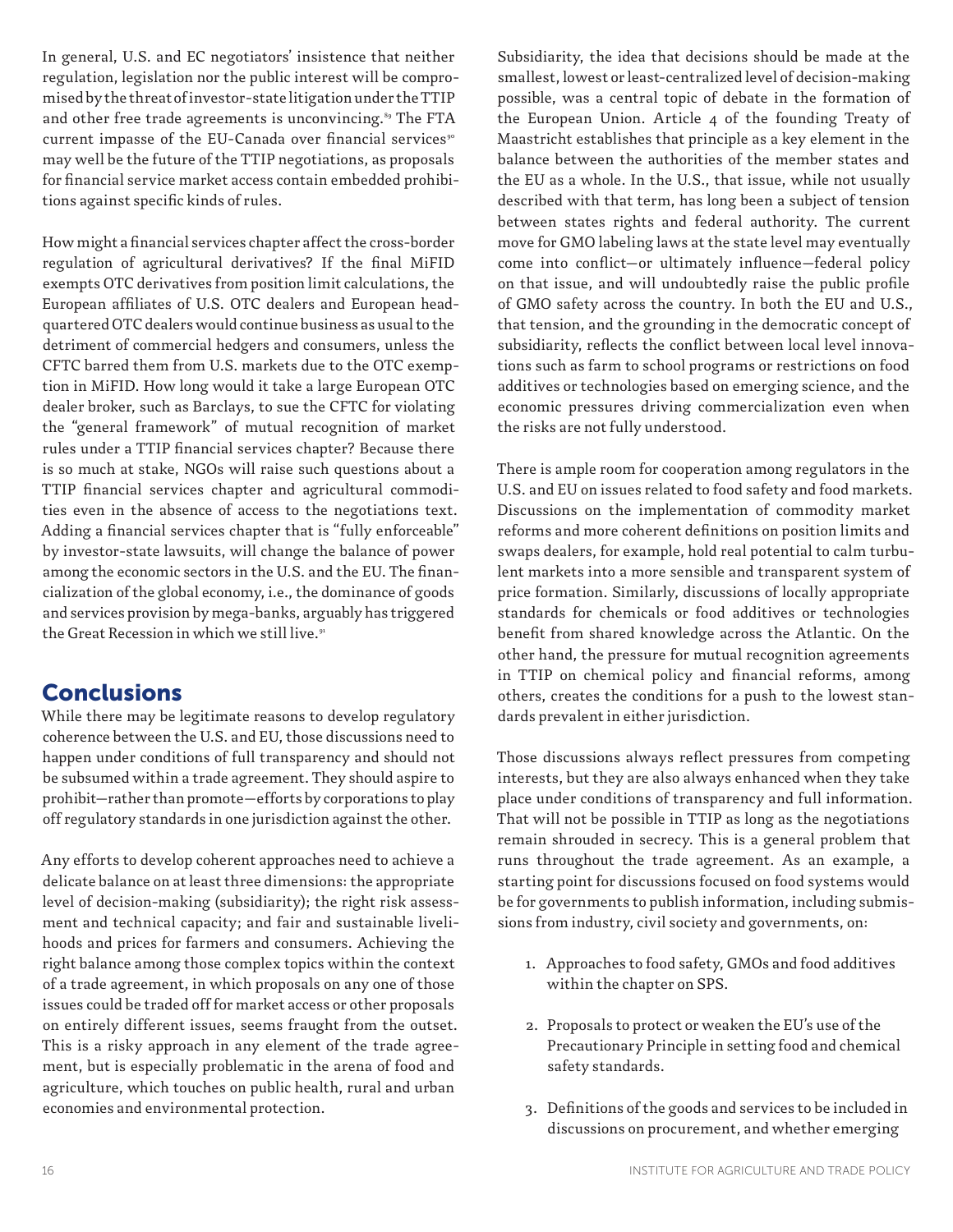preferences for locally and sustainably grown foods will be protected in those accords.

4. Proposals to harmonize Dodd-Frank rules on commodity markets with rules authorized under the Market in Financial Instruments Directive, the Market Abuse Directive and other EU wide legislation.

Governments should engage in meaningful discussions with all stakeholders (not just cleared advisors) on these and other issues before each negotiating session and upon its conclusion. Those dialogues should also include frank discussions on the potential tradeoffs among sectors and hold open the possibility that the most productive avenues for progress could be outside of the trade talks, as happened with the agreement on organic standards. Careful discussions of appropriate rules for financial reforms, for example, should take place outside of the trade agreement to avoid derailing those complex and critical regulatory processes. Similarly, proposals to broaden the definition of investment to include SPS and financial market regulations, making them subject to challenge under investor-state dispute resolution, should be firmly rejected.

If this is truly to be a "high standards" agreement, if there is any hope that "harmonization" does not mean toward the lowest common denominator, then the U.S. and EU governments need to start from a thorough redefinition of "regulatory coherence" that prioritizes human and environmental well being over market openings. This could be an opportunity to recast the public debate in the United States (and perhaps even in the EU) on the Precautionary Principle as a sensible, scientific, and democratic approach to technologies that are advancing much more rapidly than knowledge on their safety.

This transparent and flexible approach seems entirely improbable given statements made by the governments up to this point. Improbable isn't the same thing as impossible though. That current approach is a political choice; alternatives are entirely possible. If not, and if the talks are to continue along the lines of other recent trade agreements, then civil society and policymakers should seriously consider putting a halt to the TTIP until a different approach is underway.

#### Endnotes

1. From World Trade Organization database on International Trade and Market Access Data.

See William Waren, "Is the Trans Pacific Partnership trade agreement draft chapter on regulatory coherence an environmental hazard?" Friends of the Earth Issue Brief, 2013 for more on this issue.

3. "Froman Calls On EU Regulators To Be More Like Their U.S. Counterparts," Inside US Trade, October 1, 2013.

4. Since the July talks, the EU published versions of some of its initial position papers (which has already been leaked), along with contact information for negotiators. It is not yet clear if they will continue to provide updated summary information along those lines.

5. http://www.usda-eu.org/trade-with-the-eu/trade-agreements/ us-eu-organic-arrangement/

6. According to Rep. Alan Grayson, who was allowed to view but not copy edited versions of the text for the Trans Pacific Partnership, 500 of the Trade Committee Advisors represent corporations or trade associations, and 100 represent unions, farmers and other civil society groups.

7. DG Trade: Trade Negotiations Step by Step, September 2013. http://trade. ec.europa.eu/doclib/docs/2012/june/tradoc\_149616.pdf.

8. "EU initial position paper on SPS matters for the TTIP negotiations- Without prejudice," June 20, 2013. http://www.iatp.org/documents/ european-commissions-initial-position-papers-on-ttip.

9. 2013 Report on Sanitary and Phytosanitary Measures, Office of the U.S. Trade Representative, March 2013, at 5. http://www.ustr.gov/sites/default/ files/2013%20SPS.pdf.

10. "U.S.-EU trade talks reveal different approacheds to agriculture", Food Chemical News, August 23, 2013.

11. "USTR Creates Largely Separate Teams For TTIP, Partly By Tapping New Leaders," Inside U.S. Trade, July 11, 2013.

12. E.g. Robert E. Scott, "No Jobs From Trade Pacts," Issue Brief #369, Economic Policy Institute, July 18, 2013. www.epi.org.

13. "Ways & Means and Ag members press Froman for Enforceable SPS Measures," Inside U.S. Trade, August 27, 2013.

14. "Italian ag minister seeks biotech crop ban," Food Chemical News, July 19, 2013.

15. E.g. "Europe's food agency accused of junk science: New report calls for GM maize to be banned", Friends of the Earth Europe, July 29, 2009. http://www.foeeurope.org/press/2009/Jul29\_Europe%27s\_food\_agency\_accused\_junk\_science. html.

16. "UK environment ministers says Europe 'missing out' on biotechnology," Food Chemical News, June 28, 2013.

17. "Novel food review stumbles over cloning," EurActiv, March 29, 2011, updated April 15, 2013. http://www.euractiv.com/cap/ novel-foods-review-stumbles-clon-news-503610.

18. "European Commission's initial position papers on the TTIP," Institute for Agriculture and Trade Policy, July 2, 2013. See the SPS position paper in http://www. iatp.org/documents/european-commissions-initial-position-papers-on-ttip.

19. http://www.gao.gov/key\_issues/food\_safety/issue\_summary#t=0

20. "FDA spells out FSMA importer requirements, third-party accreditation rules", Food Chemical News, August 2, 2013.

21. "U.S.-EU trade talks reveal different approaches to agriculture", Food Chemical News, August 23, 2013.

22. William Freese and David Schubert, "Safety Testing and Regulation of Genetically Engineered Foods", Biotechnology and Genetic Engineering Reviews, Vol. 21, November 2004. http://www.centerforfoodsafety.org/files/freese\_safetytestingandregulationofgeneticallyebgineeredfoods\_nov212004\_62269.pdf.

23. Stephen Clapp, "USDA biotech regulatory overhaul postponed until November", Food Chemical News, July 12, 2013.

24. http://www.regulations.gov/#!documentDetail;D=USTR-2013-0019-0053

25. Excessive Speculation in Agricultural Commodity Markets: Selected Writings 2008-2011, Institute for Agriculture and Trade Policy, April 2011. http://www.iatp.org/ documents/excessive-speculation-in-agriculture-commodities.

26. Daryll E. Ray and Harwood D. Schaefer, "Corn exports: a case of unrealized expectations and farms policies that did not deliver", Policy Pennings, September 6, 2013. http://agpolicy.org/weekcol/684.html.

27. U.S. Grains Council submission to the U.S. Trade Representative, May 10, 2013. http://www.regulations.gov/#!documentDetail;D=USTR-2013-0019-0053.

28. North American Meat Association letter to the U.S. Trade Representative, May 10, 2013. http://www.regulations.gov/#!documentDetail;D=USTR-2013-0019-0235.

29. "An Exceptional Vote of the Codex Alimentarius Commission: the fallout to come," Global Food Safety Monitor, October 1, 2013. http://us5.campaign-archive1. com/?u=26fee7f7d268bc1c653da5892&id=5d37c1767e.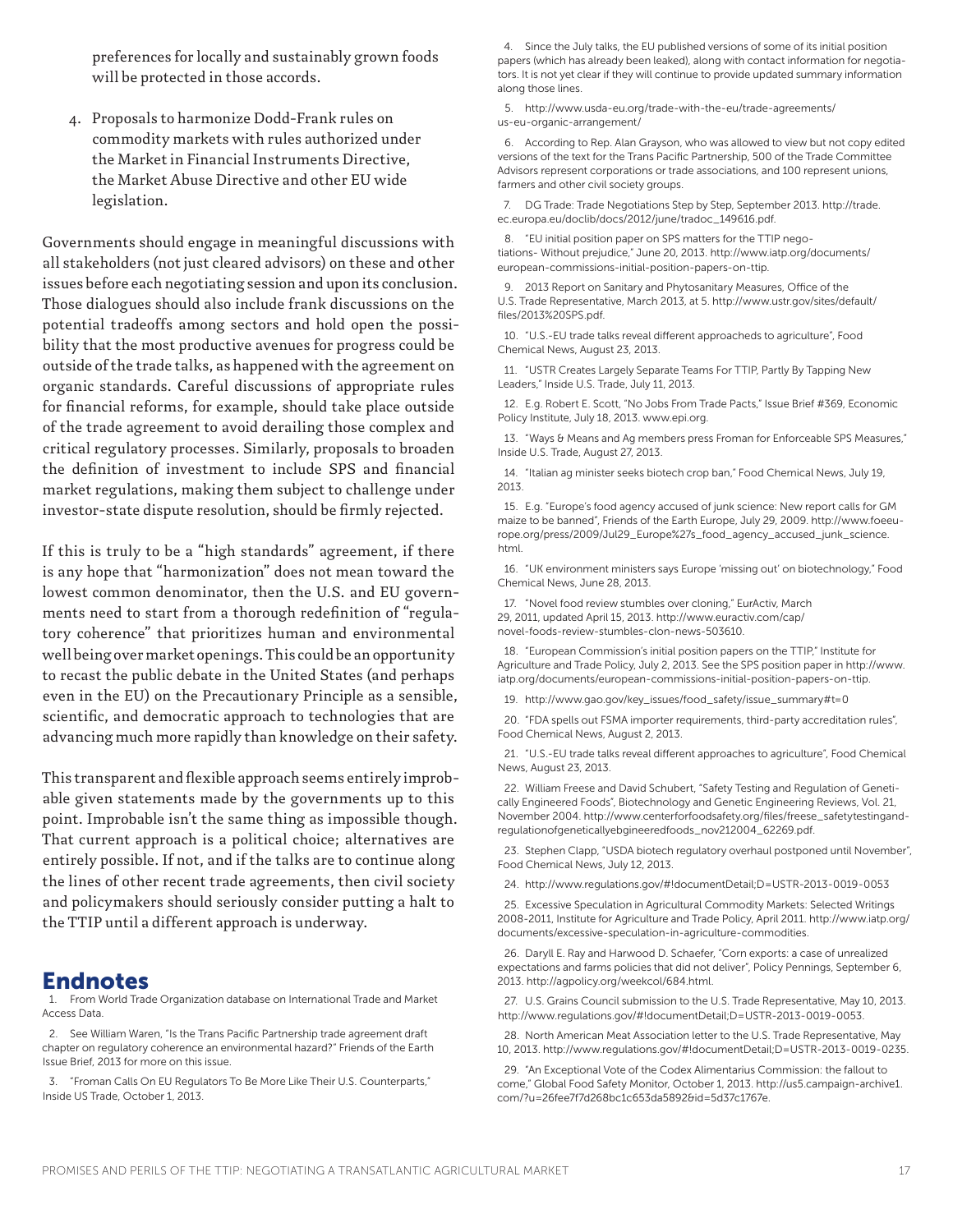30. Kimberly Kindy, "US pilot program fails to stop contaminated meat", Washington Post, September 8, 2013. http://www.washingtonpost.com/politics/usdapilot-program-fails-to-stop-contaminated-meat/2013/09/08/60f8bb94-0f58-11e3- 85b6-d27422650fd5\_story.html.

31. "More disclosure and data needed to clarify impact of changes to poultry and hog inspections" General Accountability Office, August 22, 2013. http://www.gao. gov/products/GAO-13-775.

32. Jacqui Fatka, "USDA poultry inspection rule examined", Feedstuffs, September 9, 2013.

33. "U.S., EU to Focus TEC on Future Regulations, Not Current Fights" Inside U.S. Trade, October 27, 2009.

34. http://us5.campaign-archive1.com/?u=26fee7f7d268bc1c653da5892&id=83ab b2f3a2#madcow.

35. "Analysis: U.S. Mad Cow risk communication plan overwhelmingly successful" Global Food Safety Monitor, Institute for Agriculture and Trade Policy, May 24, 2012. http://us5.campaign-archive1.com/?u=26fee7f7d268bc1c653da5892&id=83abb2f3 a2#madcow.

36. http://www.regulations.gov/#!documentDetail;D=USTR-2013-0019-0154.

37. "EU approves use of lactic acid to clean beef carcasses", Food Chemical News, February 8, 2013.

38. Ranchers Cattlemen Action Legal Fund/ United Stockgrowers of America [R-CALF USA] v. USDA, May 30, 2012. http://www.r-calfusa.com/BSE/120619Plaintiff sResponseToMay30Order.pdf.

39. http://www.regulations.gov/#!documentDetail;D=USTR-2013-0019-0009.

40. For a short overview of agri-nanotechnology products, see Will Soutter, "Nanotechnology in Agriculture," June 11, 2013. http://www.azonano.com/article. aspx?ArticleID=3141.

41. http://www.regulations.gov/#!documentDetail;D=USTR-2013-0019-0193.

42. For an introduction to the complexities of agreeing on a regulatory definition for nanomaterials, see "Definition of the term nanomaterial", Nanowerk, June 6, 2013. http://www.nanowerk.com/spotlight/spotid=30804.php.

43. "Food, Agriculture Groups Blast U.S. Approach to SPS Disputes in TPP", inside U.S. Trade, May 9, 2013.

44. Information on hormone disruptors and obesity drawn from factsheet on Chemicals and Obesity, by Kathleen Schuler, Institute for Agriculture and Trade Policy, July 8, 2013. http://www.iatp.org/files/2013\_07\_08\_Obesogens.pdf.

45. Thayer KA, Heindel JJ, Bucher JR, Gallo MA. Role of environmental chemicals in diabetes and obesity: a National Toxicology Program workshop review. Environmental Health Perspectives. 2012; 120(6):779-89.

46. Calafat AM, Kuklenyik, Reidy J et al. Urinary concentrations of bisphenol A and 4-nonylphenol in a human reference population. Environmental Health Perspectives. 2005;113(4):391-395.

47. Schonfelder G, Wittfoht W, Hopp H et al. Parent bisphenol A accumulation in the maternal-fetal-placental unit. Environmental Health Perspectives 2004;110(211):A703-A707, and Ikezuki Y, Tsutsumi O, Takai Y et al. Determination of bisphenol A concentrations in human biological fluids reveals significant early prenatal exposure. Hum Reprod. 2002;17:2839-2841.

48. Hunt, PA, Koehler KE, Susiarjo M et al. Bisphenol A exposure causes meiotic aneuploidy in the female mouse. Current Biology. 2003;13:546-553.

49. Wetherill, YB, Petre C, Monk KR et al. The Xenoestrogen Bisphenol A Induces Inappropriate Androgen Receptor Activation and Mitogenesis in Prostatic Adenocarcinoma Cells. Molecular Cancer Therapeutics 2002;1:515–524; Markey, CM, Luque EH, Munoz de Toro M et al. In Utero Exposure to Bisphenol A Alters the Development and Tissue Organization of the Mouse Mammary Gland. Biology of Reproduction. 2001;65:215–1223; and Munoz-de-Toro M, Markey C, Wadia PR et al. Perinatal exposure to bisphenol A alters peripubertal mammary gland development in mice. Endocrinology. 2005;146(9):4138-47.

50. Sathyanarayana S. Phthalates and children's health. Current Problems in Pediatric and Adolescent Health Care. 2008; 38:34-39.

51. Henriette Jacobsen, "Parliament wants endocrine disruptors added to REACH priority list," EurActive.com, March 15, 2013. http://www.euractiv.com/health/ parliament-calls-better-protecti-news-518501.

52. Understanding REACH, European Chemicals Agency website. http://echa. europa.eu/web/guest/regulations/reach/understanding-reach

53. Statement by Carroll Muffett, Center for International Environmental Law (CIEL) on behalf of CIEL, Friends of the Earth and Sierra Club before U.S. House of Representatives Committee on Energy and Commerce Subcommittee on Commerce, Manufacturing and Trade hearing on The U.S.-E.U. Free Trade Agreement: Tipping over the Regulatory Barriers, July 24, 2013. http://www.ciel.org/ Publications/Muffett\_Statement\_24July2013.pdf.

54. Bill Waren, Sinister partners: transatlantic trade agreement & toxic chemicals, www.foe.org, June 21, 2013.

55. Muffett, p. 9.

56. USTR, 2013 Report on Technical Barriers to Trade, p. 63, April 2013.

57. Final Report of the U.S.-EU High Level Working Group on Jobs and Growth, February 11, 2013, http://www.ustr.gov/about-us/press-office/ reports-and-publications/2013/final-report-us-eu-hlwg.

58. These are among 380 comments submitted to USTR on TTIP, available at http://www.regulations.gov/#!docketDetail;D=USTR-2013-0019. Also see Annex 1 to this report.

59. Note for the Attention of the Trade Policy Committee on the Transatlantic Trade and Investment Partnership, Annex 2 – Initial Position Paper: Chemicals in TTIP, June 20, 2013, EC Trade Policy Committee. Available at http://www.iatp.org/ documents/european-commissions-initial-position-papers-on-ttip.

60. Muffett, p. 15-16.

61. Farm to Institutions Initiatives factsheet, United States Department of Agriculture, available at http://www.usda.gov/documents/6-Farmtoinstitution.pdf.

62. Helena Bottemiller, "Chicago Schools Make Big Antibiotic Free Poultry Purchase," Food Safety News, November 2, 2011.

63. See www.farmtoschool.org for comprehensive information and contacts on those initiatives.

64. Stacy Sobell, "School Food Success: Oregon Lawmakers Pledge to Spend +\$1M on Local Ingredients," Civileats.com, September 17, 2013.

65. Jill Richardson, What Do Other Countries Eat for School Lunch? May 2009. http://www.lavidalocavore.org/diary/1709/ what-do-other-countries-eat-for-school-lunch.

66. Kevin Morgan and Roberta Sonnino, "Rethinking School Food: the Power of the Public Plate," in State of the World 2010: Transforming Cultures from Consumerism to Sustainability, The Worldwatch Institute, p. 74.

67. http://goodfoodla.org/policymaking/good-food-procurement/.

68. WTO, The plurilateral Agreement on Government Procurement (GPA), http:// www.wto.org/english/tratop\_e/gproc\_e/gp\_gpa\_e.htm.

69. Note for the Attention of the Trade Policy Committee on the Transatlantic Trade and Investment Partnership, Non-paper on Public Procurement. Available at http://www.iatp.org/documents/ european-commissions-initial-position-papers-on-ttip.

70. Steve Suppan, "U.S. judge thwarts commodity market reform," Institute for Agriculture and Trade Policy, October 10, 2012. http://www.iatp.org/blog/201210/ us-judge-thwarts-commodity-market-reform

71. Suppan, "Ag swaps: a tiny boat on the vast financial data sea," Institute for Agriculture and Trade Policy, September 5, 2012. http://www.iatp.org/blog/201209/ ag-swaps-a-tiny-boat-on-the-vast-financial-data-sea.

72. E.g. Michel Barnier, "Interdependent swaps markets need interactive crossborder rules," Speech 13/638, European Commission, July 15, 2013.

73. MiFID2: set to fail on food speculation," Friends of the Earth et al., April 2013. http://www.foeeurope.org/sites/default/files/makefinancework\_mifid\_loopholes\_ june2013.pdf.

74. "Position Limits for Derivatives," Better Markets, March 28, 2011. http://www. bettermarkets.com/sites/default/files/CFTC%20Position%20Limits%20CL%20As%20 Submitted%20Hi%20Res.pdf.

75. http://www.europarl.europa.eu/sides/getDoc.do?type=TA&language=EN&refe rence=P7-TA-2012-406#BKMD-7, Articles 51 and 51a.

76. David Bicchetti and Nicolas Maystre, "The synchronized and long-lasting structural change on commodity markets: evidence from high-frequency data," MPRA Paper No. 37486, March 20, 2012. http://mpra.ub.uni-muenchen.de/37486/

77. Suppan, "The long and winding road to global derivatives market reform," Institute for Agriculture and Trade Policy. July 17, 2013. http://www.iatp.org/ blog/201307/a-long-and-winding-road-to-global-derivatives-market-reform.